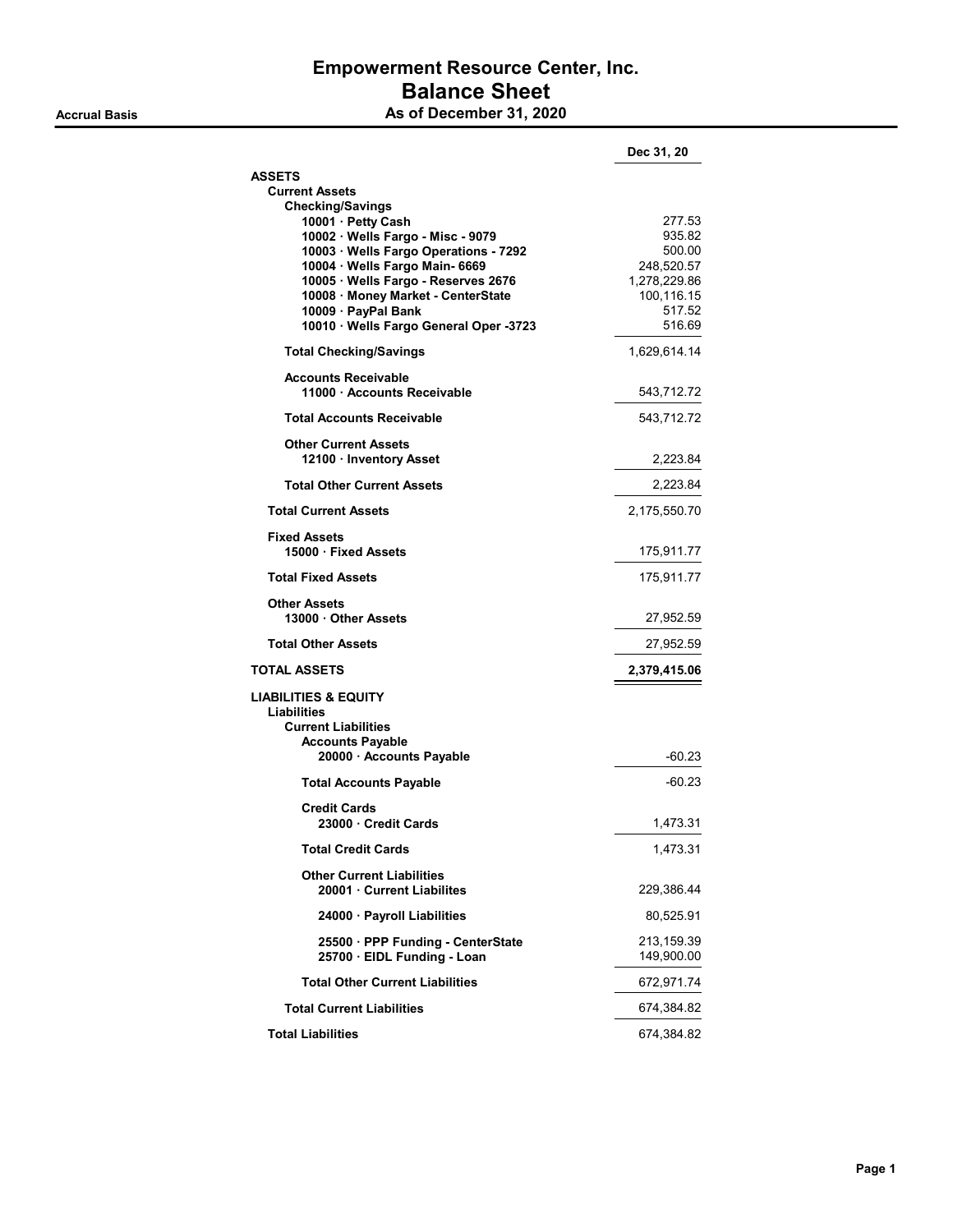### Empowerment Resource Center, Inc. Balance Sheet As of December 31, 2020

|                                                       | Dec 31, 20                 |
|-------------------------------------------------------|----------------------------|
| Equity<br>32000 Unrestricted Net Assets<br>Net Income | 400.675.94<br>1,304,354.30 |
| <b>Total Equity</b>                                   | 1,705,030.24               |
| <b>TOTAL LIABILITIES &amp; EQUITY</b>                 | 2,379,415.06               |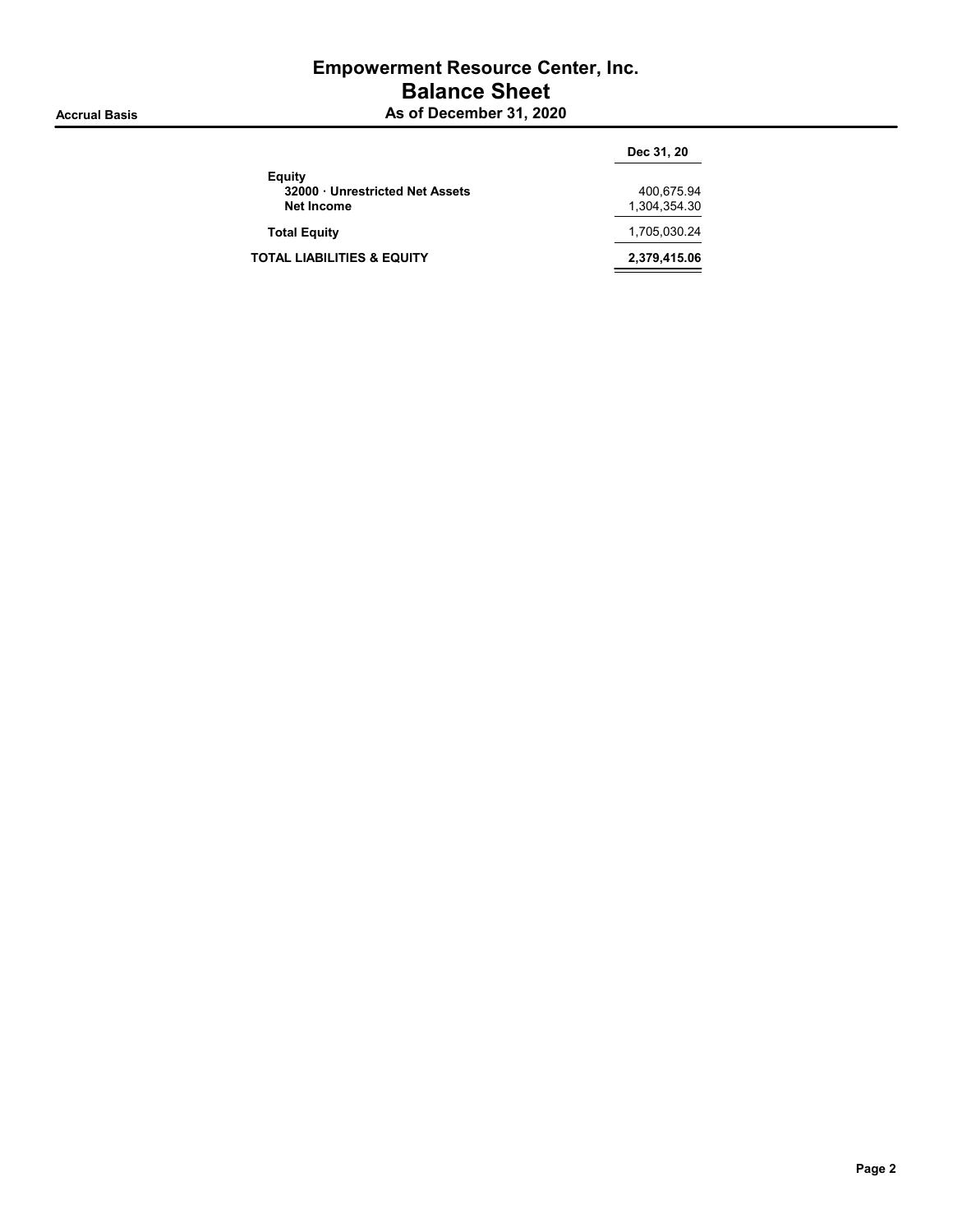#### Accrual Basis **Accrual Basis January through December 2020**

|                                                                                                                                                                       | Jan - Dec 20                                    |
|-----------------------------------------------------------------------------------------------------------------------------------------------------------------------|-------------------------------------------------|
| <b>Ordinary Income/Expense</b><br><b>Income</b>                                                                                                                       |                                                 |
| 43000 Foundation and Trust Grants<br>43400 · Direct Public Support                                                                                                    | 91,425.00                                       |
| 43410 Corporate Contributions<br>43420 Gifts in Kind - Goods<br>43430 · Individ, Business Contributions                                                               | 1,045.35<br>15,482.84<br>6,269.91               |
| Total 43400 · Direct Public Support                                                                                                                                   | 22,798.10                                       |
| 43500 Charitable Donations<br>43510 · Board of Trustees                                                                                                               | 1,391.00                                        |
| Total 43500 Charitable Donations                                                                                                                                      | 1,391.00                                        |
| 44500 Federal Grants - DIRECT                                                                                                                                         | 642,092.35                                      |
| 44550 Federal Grants - INDIRECT                                                                                                                                       | 63,999.98                                       |
| 44600 Local County Grants<br>44610 Local Government Grants                                                                                                            | 103,999.92                                      |
| Total 44600 · Local County Grants                                                                                                                                     | 103,999.92                                      |
| 44700 State Grants                                                                                                                                                    | 281,733.34                                      |
| 45000 · Fundraising<br>45020 Ticket Sales                                                                                                                             | 750.58                                          |
| Total 45000 Fundraising                                                                                                                                               | 750.58                                          |
| 47220 Clinical Services<br>47221 · Clinic Income - Direct Pay<br>47226 Clinic Income - 340B<br>47227 Clinic Income - Parking<br>47243 Clinic Income - Processing Fees | 26,605.75<br>5,221,322.57<br>1,210.00<br>844.26 |
| Total 47220 Clinical Services                                                                                                                                         | 5,249,982.58                                    |
| 47230 Behavioral Health Services<br>47231 · Behavioral Hith Inc-Direct Pay<br>47234 · Behavioral Hith - Procsng Fees<br>47237 · Behavioral Hith Inc-Parking           | 470.00<br>147.50<br>140.00                      |
| Total 47230 Behavioral Health Services                                                                                                                                | 757.50                                          |
| 49000 Services Discount<br>49500 · Refunds and Allowances<br>49750 · Administrative/Badge<br>49800 Interest-Savings, Short-term CD                                    | -70.00<br>-194.85<br>550.00<br>361.63           |
| <b>Total Income</b>                                                                                                                                                   | 6,459,577.13                                    |
| <b>Gross Profit</b>                                                                                                                                                   | 6,459,577.13                                    |
| <b>Expense</b><br>51000 · Payroll Expense                                                                                                                             |                                                 |
| 51010 · Salaries and wages                                                                                                                                            | 1,640,587.29                                    |
| 51014 · Bonus and Incentives                                                                                                                                          | 59,752.50                                       |
| 51015 · Employer Taxes<br>51040 · Payroll Fees                                                                                                                        | 123,632.18                                      |
| 51060 · Health Insurance                                                                                                                                              | 7,648.67<br>101,257.55                          |
| 51075 Parking                                                                                                                                                         | 10,708.00                                       |
| 51080 · Workers Compensation Insurance                                                                                                                                | 27,516.50                                       |
| 51090 ADP Retirement Plan                                                                                                                                             | 22,456.06                                       |
| 51500 · Payroll Tax Credits                                                                                                                                           | $-2,602.25$                                     |
| Total 51000 · Payroll Expense                                                                                                                                         | 1,990,956.50                                    |

Page 1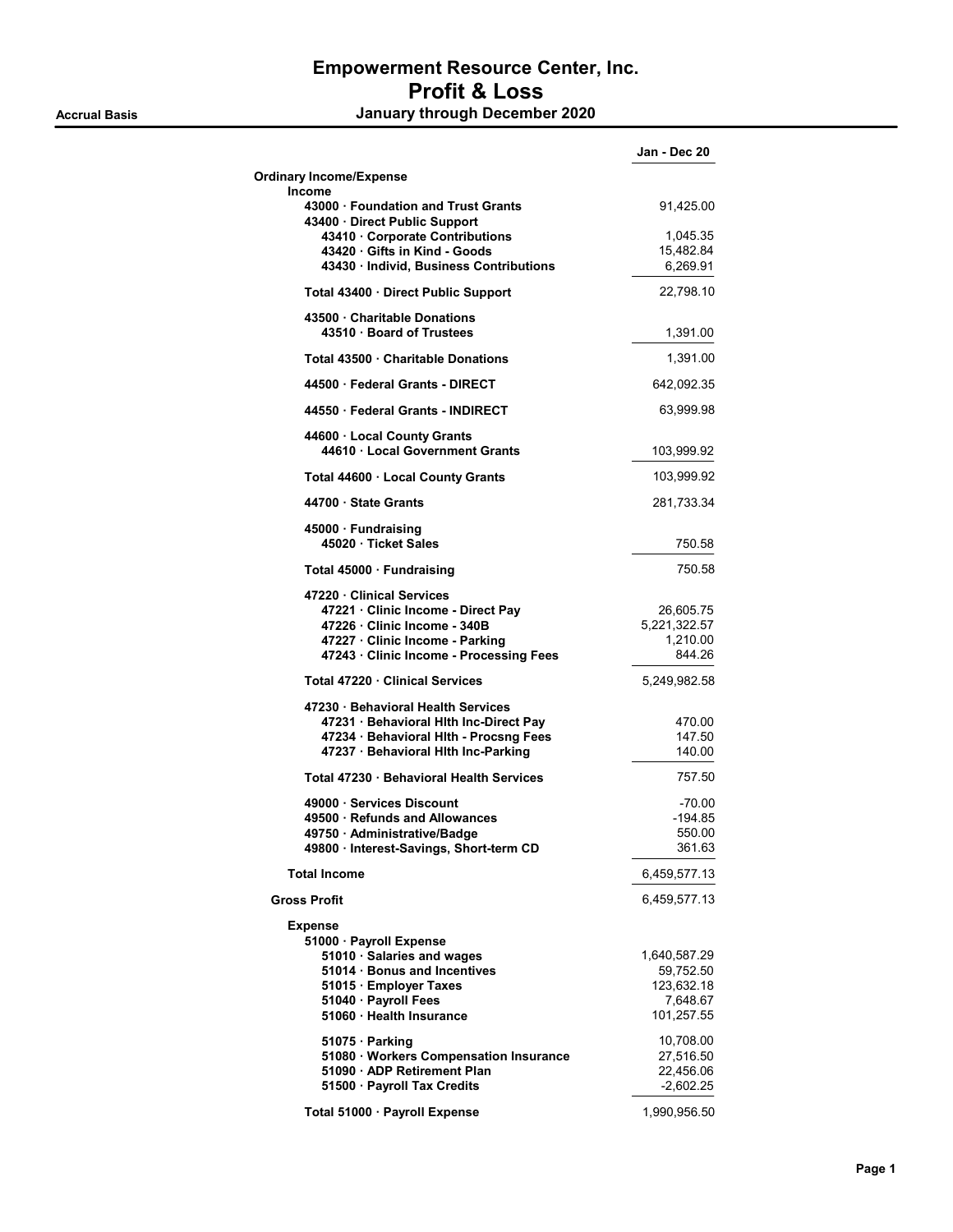|                                                                                                                                                                                                                                                                                                                         | Jan - Dec 20                                                                                                   |
|-------------------------------------------------------------------------------------------------------------------------------------------------------------------------------------------------------------------------------------------------------------------------------------------------------------------------|----------------------------------------------------------------------------------------------------------------|
| 60900 · Business Expenses<br>60910 · License & Permits                                                                                                                                                                                                                                                                  | 17,645.00                                                                                                      |
| Total 60900 · Business Expenses                                                                                                                                                                                                                                                                                         | 17,645.00                                                                                                      |
| 62100 Contract Services<br>62115 · Professional Services<br>62150 · Independent Contract<br>62170 · Computer IT Fees                                                                                                                                                                                                    | 312,019.30<br>110,080.92<br>47,341.90                                                                          |
| Total 62100 Contract Services                                                                                                                                                                                                                                                                                           | 469,442.12                                                                                                     |
| 62800 · Facilities and Equipment<br>62810 · Depr and Amort - Allowable<br>62835 Copier Equipment Maintenance<br>62845 · Parking<br>62860 Office Equipment & Furniture<br>62880 Office Rent<br>62885 Office Repairs and Maintenance                                                                                      | 27,576.47<br>3,834.98<br>2,100.00<br>125.60<br>174,981.27<br>4,832.11                                          |
| Total 62800 · Facilities and Equipment                                                                                                                                                                                                                                                                                  | 213,450.43                                                                                                     |
| 63000 · Program Expense - Participants<br>63100 · Participant Awards<br>63110 · Client Transportation<br>63120 Gift Cards<br>63130 · Client Refreshments<br>63140 Client Incentives                                                                                                                                     | 43.50<br>900.00<br>229.45<br>41.03                                                                             |
| Total 63100 · Participant Awards                                                                                                                                                                                                                                                                                        | 1,213.98                                                                                                       |
| Total 63000 · Program Expense - Participants                                                                                                                                                                                                                                                                            | 1,213.98                                                                                                       |
| 64000 · Clinical Expenses<br>64060 · EHR System Expenses<br>64010 · Biohazard Disposal<br>64020 · Medication & Treatment Supplies<br>64030 Medical Courier Services<br>64040 · Laboratory Processing<br>64050 · Laboratory Supplies<br>64055 · 340B Administration Costs                                                | 38,980.43<br>1,417.10<br>1,250,939.75<br>1,905.00<br>86,319.52<br>16,738.19<br>941,375.76                      |
| Total 64000 · Clinical Expenses                                                                                                                                                                                                                                                                                         | 2,337,675.75                                                                                                   |
| 65000 · Operations<br>65001 · Bank Service Charge<br>65002 · Office Expenses<br>65003 · Advertising Expenses<br>65007 · Software Expenses<br>65014 · PayPal Service fees<br>65018 · Dues & Membership Fees<br>65019 Auto Expenses<br>65020 · Postage, Mailing Service<br>65035 · Training Fees<br>65040 Office Supplies | 798.47<br>20,059.40<br>6,331.57<br>21,501.40<br>220.28<br>9,382.27<br>2,193.07<br>571.77<br>895.00<br>4,422.91 |
| 65050 · Telephone, Telecommunications<br>65060 Flowers & Gifts<br>65070 · Cash (Over)/Short Expense<br>65130 · Interest Expense - General<br>65000 Operations - Other                                                                                                                                                   | 24,035.61<br>507.58<br>-1.00<br>1,446.94<br>107.00                                                             |
| Total 65000 Operations                                                                                                                                                                                                                                                                                                  | 92,472.27                                                                                                      |
| 65045 · Program Expenses and Supplies<br>65046 · Client Prevention Supplies<br>65048 · Hats Off To Women Expenses                                                                                                                                                                                                       | 1,888.35<br>4,386.91                                                                                           |
| Total 65045 · Program Expenses and Supplies                                                                                                                                                                                                                                                                             | 6,275.26                                                                                                       |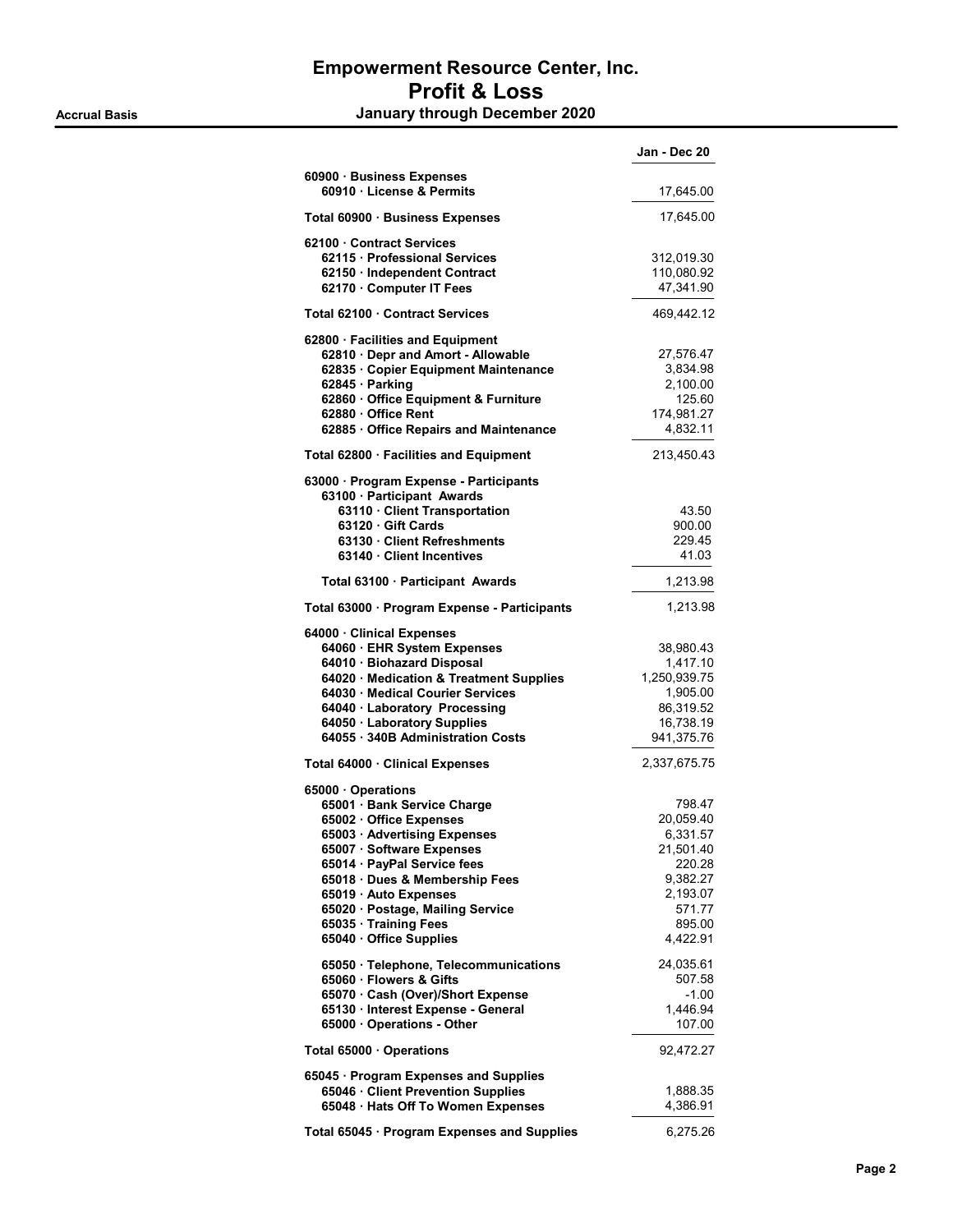|                                                                                                                               | Jan - Dec 20                            |
|-------------------------------------------------------------------------------------------------------------------------------|-----------------------------------------|
| 65100 Other Types of Expenses<br>65145 Charitable Contributions                                                               | 1,000.00                                |
| Total 65100 Other Types of Expenses                                                                                           | 1,000.00                                |
| 65120 Insurance<br>65121 · Automobile Ins (Progressive)<br>65122 · General/Professional Liability<br>65124 Property Insurance | 13,992.00<br>6,961.52<br>1,370.00       |
| Total 65120 · Insurance                                                                                                       | 22,323.52                               |
| 68300 Travel and Meetings<br>68320 Hotel<br>68340 Ground Transportation<br>68370 Meals<br>68380 · Parking & Tolls             | 3,598.20<br>229.46<br>2,164.00<br>79.00 |
| Total 68300 Travel and Meetings                                                                                               | 6,070.66                                |
| <b>Total Expense</b>                                                                                                          | 5,158,525.49                            |
| <b>Net Ordinary Income</b>                                                                                                    | 1,301,051.64                            |
| <b>Other Income/Expense</b><br><b>Other Income</b><br>46400 Misc Revenue                                                      | 702.50                                  |
| <b>Total Other Income</b>                                                                                                     | 702.50                                  |
| <b>Other Expense</b><br>80600 · Gain/Loss on Asset Disposal                                                                   | $-2,600.16$                             |
| <b>Total Other Expense</b>                                                                                                    | $-2,600.16$                             |
| <b>Net Other Income</b>                                                                                                       | 3,302.66                                |
| <b>Net Income</b>                                                                                                             | 1,304,354.30                            |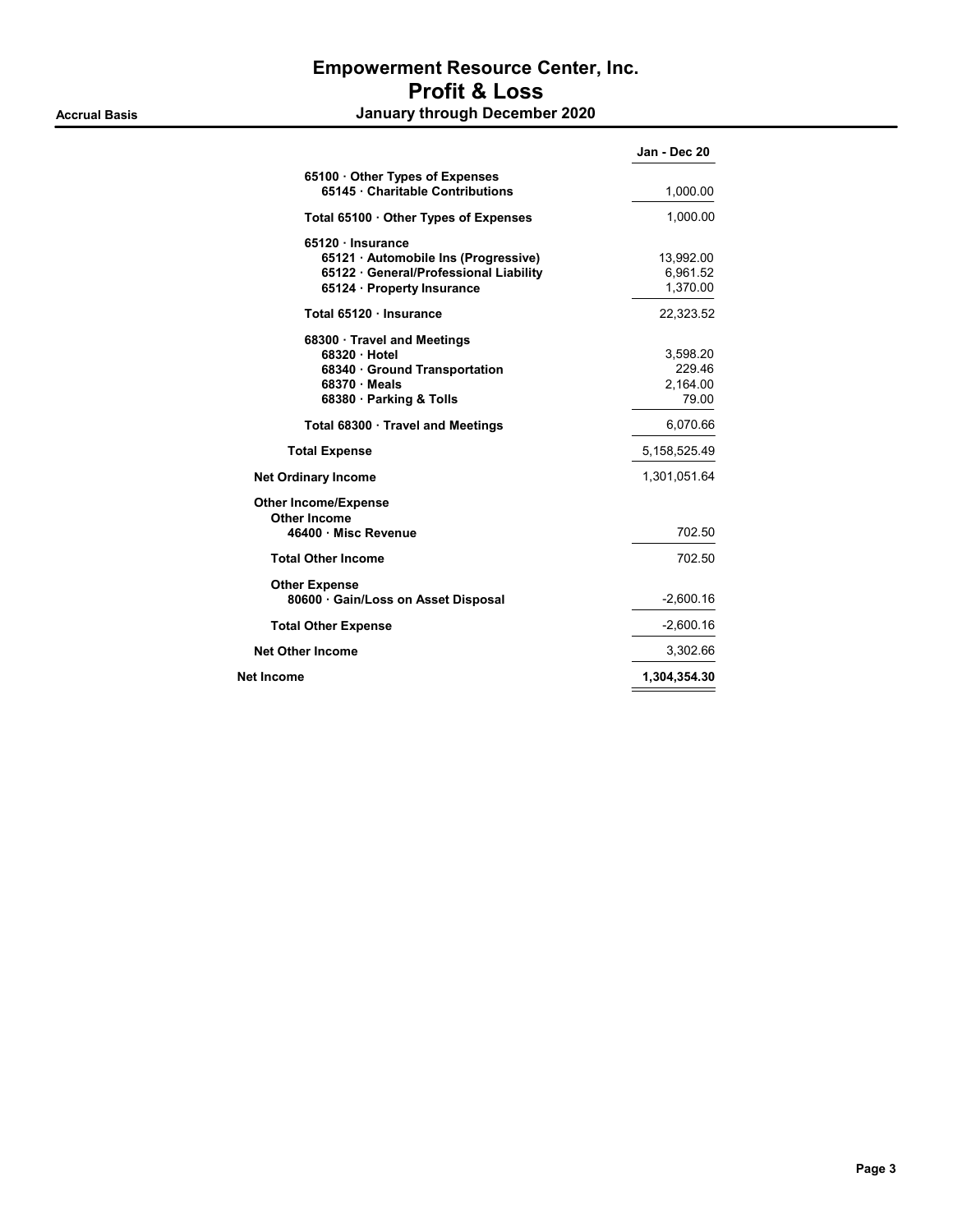|                                                                                                                                        | Jan - Dec 20                          |
|----------------------------------------------------------------------------------------------------------------------------------------|---------------------------------------|
| <b>Ordinary Income/Expense</b><br><b>Income</b>                                                                                        |                                       |
| 43000 Foundation and Trust Grants<br>43400 · Direct Public Support                                                                     | 91,425.00<br>22,798.10                |
| 43500 Charitable Donations                                                                                                             | 1,391.00                              |
| 44500 Federal Grants - DIRECT                                                                                                          | 642,092.35                            |
| 44550 Federal Grants - INDIRECT                                                                                                        | 63,999.98                             |
| 44600 Local County Grants                                                                                                              | 103,999.92                            |
| 44700 State Grants                                                                                                                     | 281,733.34                            |
| 45000 · Fundraising                                                                                                                    | 750.58                                |
| 47220 Clinical Services                                                                                                                | 5,249,982.58                          |
| 47230 Behavioral Health Services                                                                                                       | 757.50                                |
| 49000 · Services Discount<br>49500 · Refunds and Allowances<br>49750 · Administrative/Badge<br>49800 · Interest-Savings, Short-term CD | -70.00<br>-194.85<br>550.00<br>361.63 |
| <b>Total Income</b>                                                                                                                    | 6,459,577.13                          |
| <b>Gross Profit</b>                                                                                                                    | 6,459,577.13                          |
| <b>Expense</b><br>51000 · Payroll Expense                                                                                              | 1,990,956.50                          |
| 60900 · Business Expenses                                                                                                              | 17,645.00                             |
| 62100 Contract Services                                                                                                                | 469,442.12                            |
| 62800 · Facilities and Equipment                                                                                                       | 213,450.43                            |
| 63000 · Program Expense - Participants                                                                                                 | 1,213.98                              |
| 64000 · Clinical Expenses                                                                                                              | 2,337,675.75                          |
| 65000 Operations                                                                                                                       | 92,472.27                             |
| $65045 \cdot$ Program Expenses and Supplies                                                                                            | 6,275.26                              |
| 65100 Other Types of Expenses                                                                                                          | 1,000.00                              |
| 65120 Insurance                                                                                                                        | 22,323.52                             |
| 68300 · Travel and Meetings                                                                                                            | 6,070.66                              |
| <b>Total Expense</b>                                                                                                                   | 5, 158, 525.49                        |
| <b>Net Ordinary Income</b>                                                                                                             | 1,301,051.64                          |
| <b>Other Income/Expense</b><br><b>Other Income</b><br>46400 Misc Revenue                                                               | 702.50                                |
| <b>Total Other Income</b>                                                                                                              | 702.50                                |
| <b>Other Expense</b><br>80600 · Gain/Loss on Asset Disposal                                                                            | $-2,600.16$                           |
| <b>Total Other Expense</b>                                                                                                             | $-2,600.16$                           |
| <b>Net Other Income</b>                                                                                                                | 3,302.66                              |
| Net Income                                                                                                                             | 1,304,354.30                          |
|                                                                                                                                        |                                       |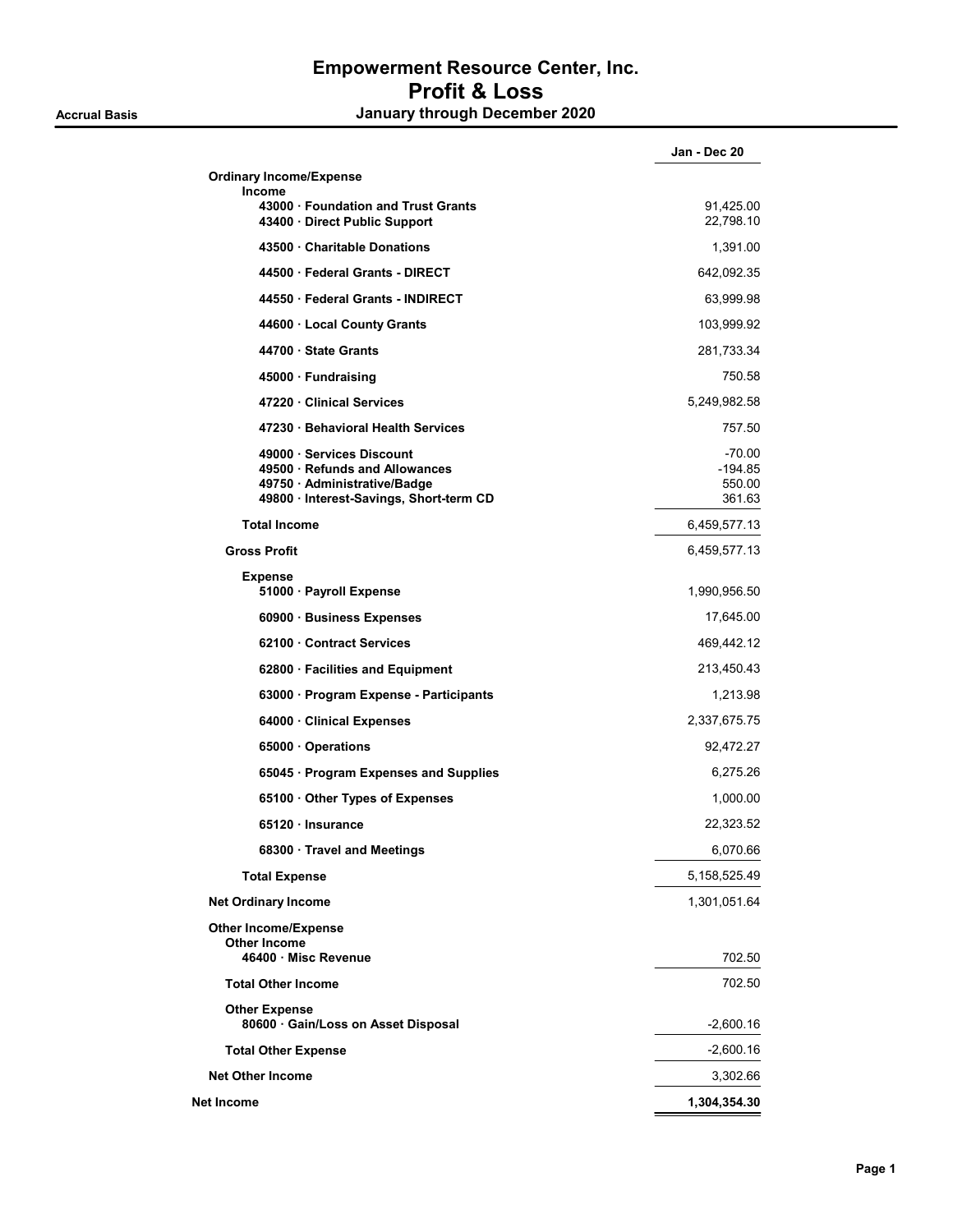# Empowerment Resource Center, Inc. Statement of Cash Flows

January through December 2020

|                                                       | Jan - Dec 20 |
|-------------------------------------------------------|--------------|
| <b>OPERATING ACTIVITIES</b>                           |              |
| Net Income                                            | 1,304,354.30 |
| <b>Adjustments to reconcile Net Income</b>            |              |
| to net cash provided by operations:                   |              |
| 11000 Accounts Receivable                             | -238,663.62  |
| 12100 Inventory Asset                                 | $-2,223.84$  |
| 20000 · Accounts Payable                              | $-85,797.39$ |
| 23000 Credit Cards: 23001 QT - Fleet Services 92      | 153.35       |
| 23000 Credit Cards: 23004 American Express            | $-3.742.68$  |
| 20001 Current Liabilites: 21000 Accrued Liabilities   | 183,490.90   |
| 24000 Payroll Liabilities                             | 32,217.94    |
| 24000 · Payroll Liabilities: 24008 · Medical Ins      | 6,238.48     |
| 24000 · Payroll Liabilities: 24009 · Dental Ins       | 1,025.94     |
| 24000 Payroll Liabilities: 24010 Vision Ins           | 145.68       |
| 24000 · Payroll Liabilities: 24015 · Parking          | 2,103.00     |
| 25500 · PPP Funding - CenterState                     | 213,159.39   |
| 25700 · EIDL Funding - Loan                           | 149,900.00   |
| Net cash provided by Operating Activities             | 1,562,361.45 |
| <b>INVESTING ACTIVITIES</b>                           |              |
| 15000 · Fixed Assets: 15001 · Furniture and Equipment | $-60,230.28$ |
| 15000 · Fixed Assets: 15002 · Accum Depr - Furn and   | 17,740.93    |
| 15000 Fixed Assets: 15003 Vehicles                    | $-58,565.42$ |
| 15000 Fixed Assets: 15006 Software                    | $-13,842.00$ |
| 13000 Other Assets: 13001 Prepaid Rent                | $-14,603.69$ |
| 13000 Other Assets: 13003 Prepaid Exp                 | $-13,138.90$ |
| Net cash provided by Investing Activities             | -142,639.36  |
| <b>FINANCING ACTIVITIES</b>                           |              |
| 27000 · Notes Payable- Center State                   | -47,500.00   |
| Net cash provided by Financing Activities             | -47,500.00   |
| Net cash increase for period                          | 1,372,222.09 |
| Cash at beginning of period                           | 257,392.05   |
| Cash at end of period                                 | 1,629,614.14 |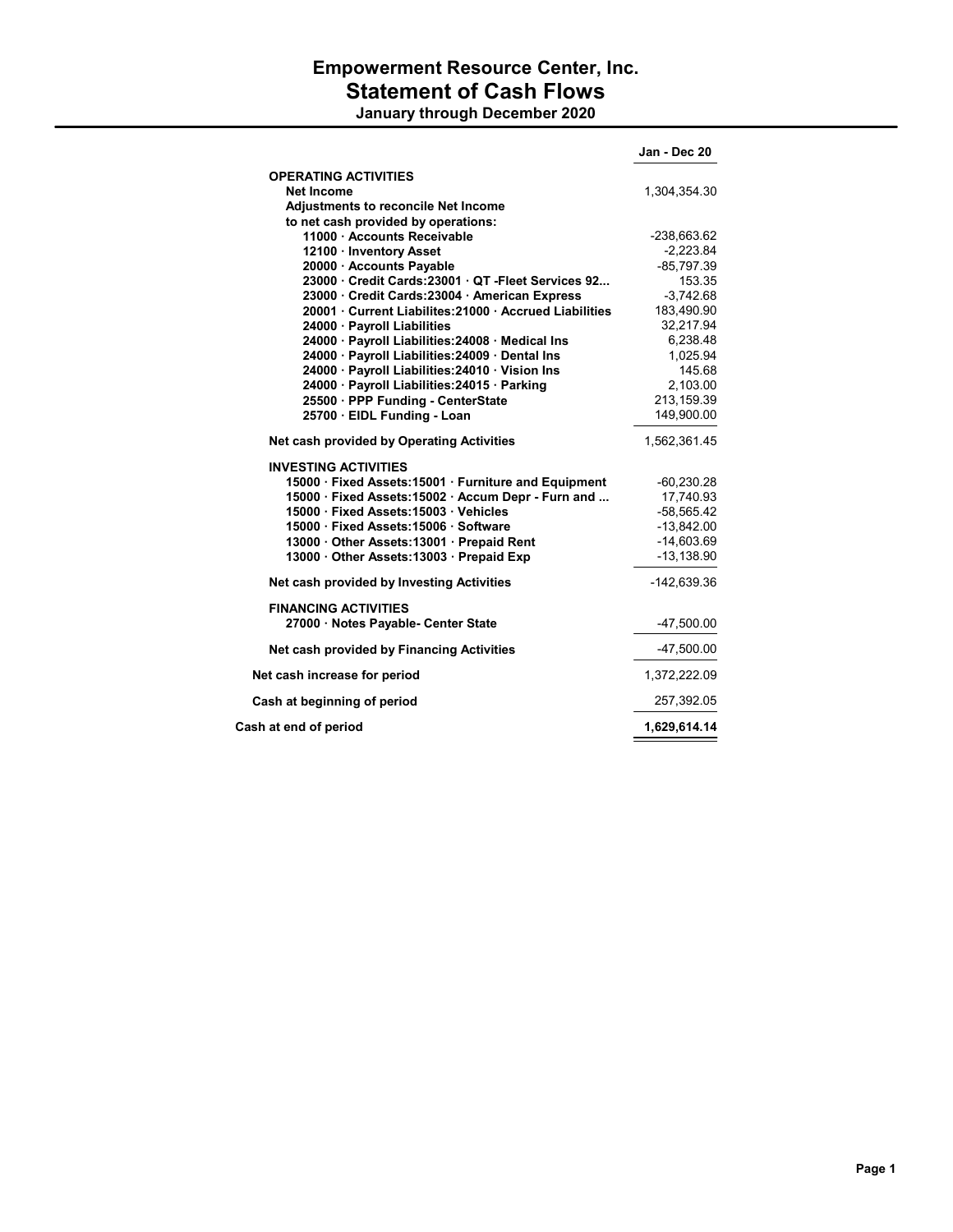|                                                                                                                                      | Jan 20                          | Feb 20                              | <b>Mar 20</b>                   | Apr 20                             | <b>May 20</b>                     |
|--------------------------------------------------------------------------------------------------------------------------------------|---------------------------------|-------------------------------------|---------------------------------|------------------------------------|-----------------------------------|
| <b>Ordinary Income/Expense</b>                                                                                                       |                                 |                                     |                                 |                                    |                                   |
| <b>Income</b><br>43000 Foundation and Trust Grants<br>43400 Direct Public Support                                                    | 0.00<br>254.00                  | 0.00<br>193.83                      | 0.00<br>17,832.05               | 40,600.00<br>349.89                | 0.00<br>327.91                    |
| 43500 Charitable Donations                                                                                                           | 0.00                            | 250.00                              | 0.00                            | 278.00                             | 117.00                            |
| 44500 Federal Grants - DIRECT                                                                                                        | 87,009.91                       | 9,514.58                            | 102,538.71                      | 56,130.77                          | 76,487.93                         |
| 44550 Federal Grants - INDIRECT                                                                                                      | 0.00                            | 0.00                                | 0.00                            | 0.00                               | 0.00                              |
| 44600 · Local County Grants                                                                                                          | 8,666.66                        | 8,666.66                            | 8,666.66                        | 8,666.66                           | 8,666.66                          |
| 44700 State Grants                                                                                                                   | 23,333.33                       | 23,333.33                           | 24,200.02                       | 24,200.02                          | 23,333.33                         |
| 45000 Fundraising                                                                                                                    | 0.00                            | 750.58                              | 0.00                            | 0.00                               | 0.00                              |
| 47220 Clinical Services                                                                                                              | 190,278.84                      | 337,165.05                          | 197,420.47                      | 484,005.61                         | 233,539.80                        |
| 47230 Behavioral Health Services                                                                                                     | 284.75                          | 110.90                              | 133.85                          | 0.00                               | 0.00                              |
| 49000 Services Discount<br>49500 · Refunds and Allowances<br>49750 - Administrative/Badge<br>49800 · Interest-Savings, Short-term CD | 0.00<br>0.00<br>200.00<br>58.18 | $-50.00$<br>0.00<br>100.00<br>54.86 | -20.00<br>0.00<br>0.00<br>50.97 | 0.00<br>$-114.66$<br>0.00<br>25.61 | 0.00<br>$-80.19$<br>0.00<br>44.08 |
| <b>Total Income</b>                                                                                                                  | 310,085.67                      | 380,089.79                          | 350,822.73                      | 614,141.90                         | 342,436.52                        |
| <b>Gross Profit</b>                                                                                                                  | 310,085.67                      | 380,089.79                          | 350,822.73                      | 614,141.90                         | 342,436.52                        |
| <b>Expense</b><br>51000 · Payroll Expense                                                                                            | 77,582.40                       | 123,607.55                          | 124,959.48                      | 130,187.18                         | 159,989.17                        |
| 60900 · Business Expenses                                                                                                            | 210.00                          | 500.00                              | 0.00                            | 0.00                               | 0.00                              |
| 62100 Contract Services                                                                                                              | 12,925.39                       | 14,975.54                           | 36,896.28                       | 27,633.29                          | 29,761.53                         |
| 62800 · Facilities and Equipment                                                                                                     | 16,026.60                       | 17,393.20                           | 17,403.47                       | 16,656.58                          | 17,246.70                         |
| 63000 · Program Expense - Participants                                                                                               | 167.38                          | 53.84                               | 36.00                           | 0.00                               | 0.00                              |
| 64000 Clinical Expenses                                                                                                              | 93,939.45                       | 142,314.64                          | 88,004.94                       | 185,181.40                         | 124,239.00                        |
| 65000 Operations                                                                                                                     | 5,217.78                        | 6,930.54                            | 7,562.00                        | 5,926.51                           | 12,153.63                         |
| 65045 · Program Expenses and Supplies                                                                                                | 146.62                          | 997.83                              | 3,366.35                        | 359.59                             | 0.00                              |
| 65100 Other Types of Expenses                                                                                                        | 0.00                            | 0.00                                | 0.00                            | 0.00                               | 500.00                            |
| 65120 · Insurance                                                                                                                    | 0.00                            | 4,661.60                            | 0.00                            | 0.00                               | 0.00                              |
| 68300 Travel and Meetings                                                                                                            | 113.20                          | 4,885.03                            | 684.68                          | 0.00                               | 0.00                              |
| <b>Total Expense</b>                                                                                                                 | 206,328.82                      | 316,319.77                          | 278,913.20                      | 365,944.55                         | 343,890.03                        |
| <b>Net Ordinary Income</b>                                                                                                           | 103,756.85                      | 63,770.02                           | 71,909.53                       | 248,197.35                         | $-1,453.51$                       |
| <b>Other Income/Expense</b><br><b>Other Income</b>                                                                                   |                                 |                                     |                                 |                                    |                                   |
| 46400 Misc Revenue                                                                                                                   | 75.00                           | 50.00                               | 50.00                           | 50.00                              | 50.00                             |
| <b>Total Other Income</b>                                                                                                            | 75.00                           | 50.00                               | 50.00                           | 50.00                              | 50.00                             |
| <b>Other Expense</b><br>80600 Gain/Loss on Asset Disposal                                                                            | 0.00                            | 0.00                                | 0.00                            | 0.00                               | 0.00                              |
| <b>Total Other Expense</b>                                                                                                           | 0.00                            | 0.00                                | 0.00                            | 0.00                               | 0.00                              |
| <b>Net Other Income</b>                                                                                                              | 75.00                           | 50.00                               | 50.00                           | 50.00                              | 50.00                             |
| Net Income                                                                                                                           | 103,831.85                      | 63,820.02                           | 71,959.53                       | 248,247.35                         | $-1,403.51$                       |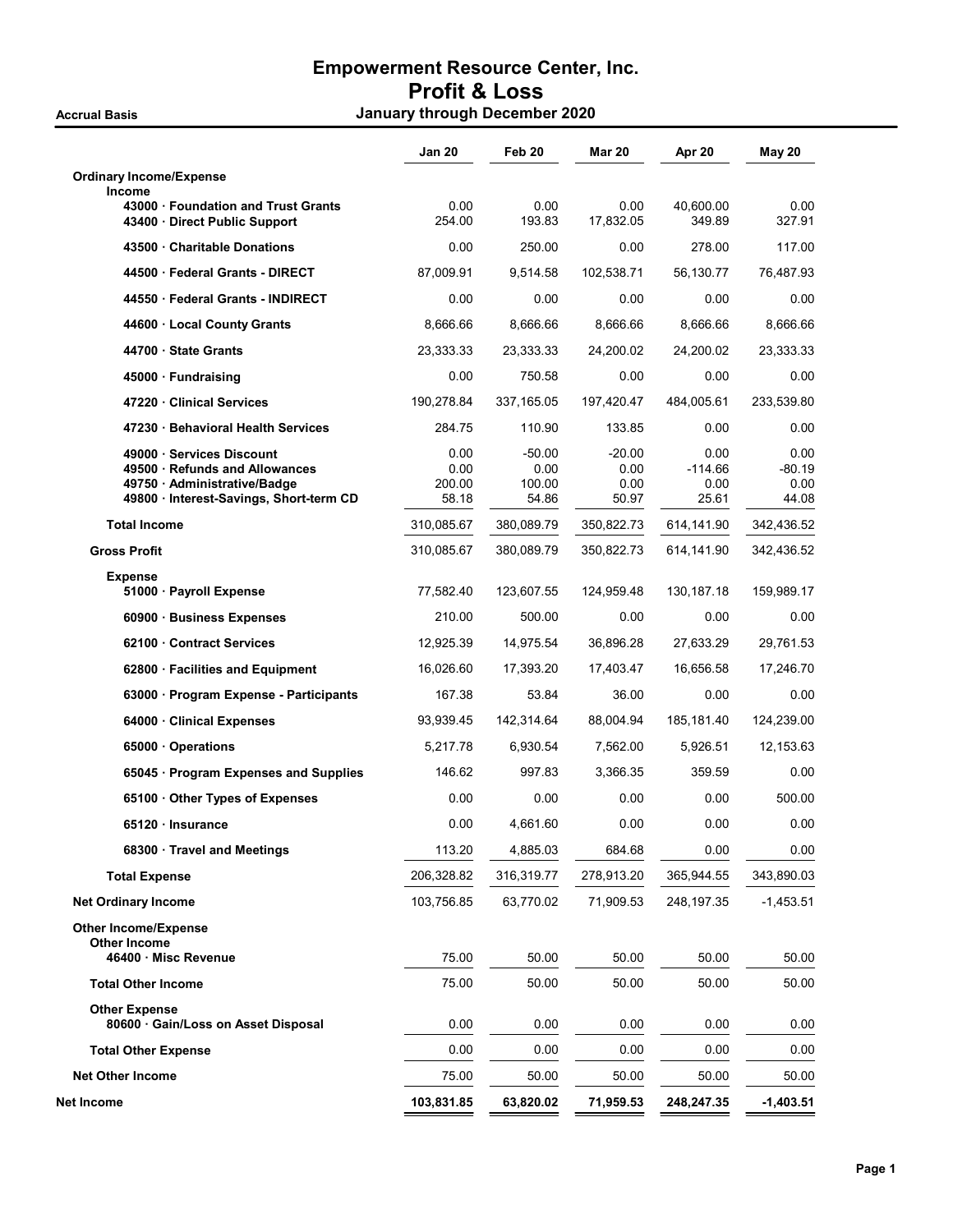|                                                                                                                                      | Jun 20                          | Jul 20                          | Aug 20                         | Sep 20                        | <b>Oct 20</b>                 |
|--------------------------------------------------------------------------------------------------------------------------------------|---------------------------------|---------------------------------|--------------------------------|-------------------------------|-------------------------------|
| <b>Ordinary Income/Expense</b>                                                                                                       |                                 |                                 |                                |                               |                               |
| <b>Income</b><br>43000 Foundation and Trust Grants<br>43400 Direct Public Support                                                    | 0.00<br>475.97                  | 0.00<br>10.00                   | 0.00<br>544.39                 | 0.00<br>60.93                 | 825.00<br>1,652.78            |
| 43500 Charitable Donations                                                                                                           | 78.00                           | 78.00                           | 278.00                         | 78.00                         | 78.00                         |
| 44500 Federal Grants - DIRECT                                                                                                        | 34,402.58                       | 47,319.66                       | 77,956.51                      | 45,822.05                     | 6,574.79                      |
| 44550 Federal Grants - INDIRECT                                                                                                      | 0.00                            | 0.00                            | 0.00                           | 0.00                          | 52.583.32                     |
| 44600 · Local County Grants                                                                                                          | 8,666.66                        | 8,666.66                        | 8,666.66                       | 8,666.66                      | 8,666.66                      |
| 44700 State Grants                                                                                                                   | 23,333.33                       | 23,333.33                       | 23,333.33                      | 23,333.33                     | 23,333.33                     |
| 45000 · Fundraising                                                                                                                  | 0.00                            | 0.00                            | 0.00                           | 0.00                          | 0.00                          |
| 47220 · Clinical Services                                                                                                            | 312,343.88                      | 461,785.89                      | 464,661.03                     | 530,087.47                    | 794,432.17                    |
| 47230 Behavioral Health Services                                                                                                     | 0.00                            | 23.60                           | 59.50                          | 50.00                         | 32.45                         |
| 49000 Services Discount<br>49500 · Refunds and Allowances<br>49750 - Administrative/Badge<br>49800 · Interest-Savings, Short-term CD | 0.00<br>0.00<br>100.00<br>25.24 | 0.00<br>0.00<br>100.00<br>22.38 | 0.00<br>0.00<br>50.00<br>14.79 | 0.00<br>0.00<br>0.00<br>14.64 | 0.00<br>0.00<br>0.00<br>15.76 |
| <b>Total Income</b>                                                                                                                  | 379,425.66                      | 541,339.52                      | 575,564.21                     | 608,113.08                    | 888,194.26                    |
| <b>Gross Profit</b>                                                                                                                  | 379,425.66                      | 541,339.52                      | 575,564.21                     | 608,113.08                    | 888,194.26                    |
| <b>Expense</b><br>51000 · Payroll Expense                                                                                            | 156,739.61                      | 228,730.95                      | 170,022.12                     | 165,242.16                    | 162,888.72                    |
| 60900 · Business Expenses                                                                                                            | 0.00                            | 0.00                            | 16,900.00                      | 35.00                         | 0.00                          |
| 62100 Contract Services                                                                                                              | 38,534.03                       | 38,461.75                       | 46,411.80                      | 53,594.80                     | 19,896.35                     |
| 62800 · Facilities and Equipment                                                                                                     | 17,257.36                       | 16,456.20                       | 19,159.06                      | 18,587.57                     | 18,641.01                     |
| 63000 · Program Expense - Participants                                                                                               | 41.03                           | 2.50                            | 0.00                           | 900.00                        | 0.00                          |
| 64000 · Clinical Expenses                                                                                                            | 143, 121.45                     | 186,609.64                      | 206,949.50                     | 237,540.61                    | 315,625.30                    |
| 65000 Operations                                                                                                                     | 7.076.76                        | 8,278.12                        | 6,821.62                       | 8,743.94                      | 5,957.65                      |
| 65045 · Program Expenses and Supplies                                                                                                | 0.00                            | 0.00                            | 0.00                           | 651.80                        | 397.66                        |
| 65100 Other Types of Expenses                                                                                                        | 0.00                            | 0.00                            | 0.00                           | 0.00                          | 0.00                          |
| 65120 Insurance                                                                                                                      | 17,661.92                       | 0.00                            | 0.00                           | 0.00                          | 0.00                          |
| 68300 · Travel and Meetings                                                                                                          | 0.00                            | 0.00                            | 0.00                           | 0.00                          | 299.43                        |
| <b>Total Expense</b>                                                                                                                 | 380,432.16                      | 478,539.16                      | 466,264.10                     | 485,295.88                    | 523,706.12                    |
| <b>Net Ordinary Income</b>                                                                                                           | $-1,006.50$                     | 62,800.36                       | 109,300.11                     | 122,817.20                    | 364,488.14                    |
| <b>Other Income/Expense</b><br><b>Other Income</b>                                                                                   |                                 |                                 |                                |                               |                               |
| 46400 Misc Revenue                                                                                                                   | 50.00                           | 127.50                          | 50.00                          | 50.00                         | 50.00                         |
| <b>Total Other Income</b>                                                                                                            | 50.00                           | 127.50                          | 50.00                          | 50.00                         | 50.00                         |
| <b>Other Expense</b><br>80600 Gain/Loss on Asset Disposal                                                                            | 0.00                            | 0.00                            | 0.00                           | 0.00                          | 0.00                          |
| <b>Total Other Expense</b>                                                                                                           | 0.00                            | 0.00                            | 0.00                           | 0.00                          | 0.00                          |
| <b>Net Other Income</b>                                                                                                              | 50.00                           | 127.50                          | 50.00                          | 50.00                         | 50.00                         |
| Net Income                                                                                                                           | $-956.50$                       | 62,927.86                       | 109,350.11                     | 122,867.20                    | 364,538.14                    |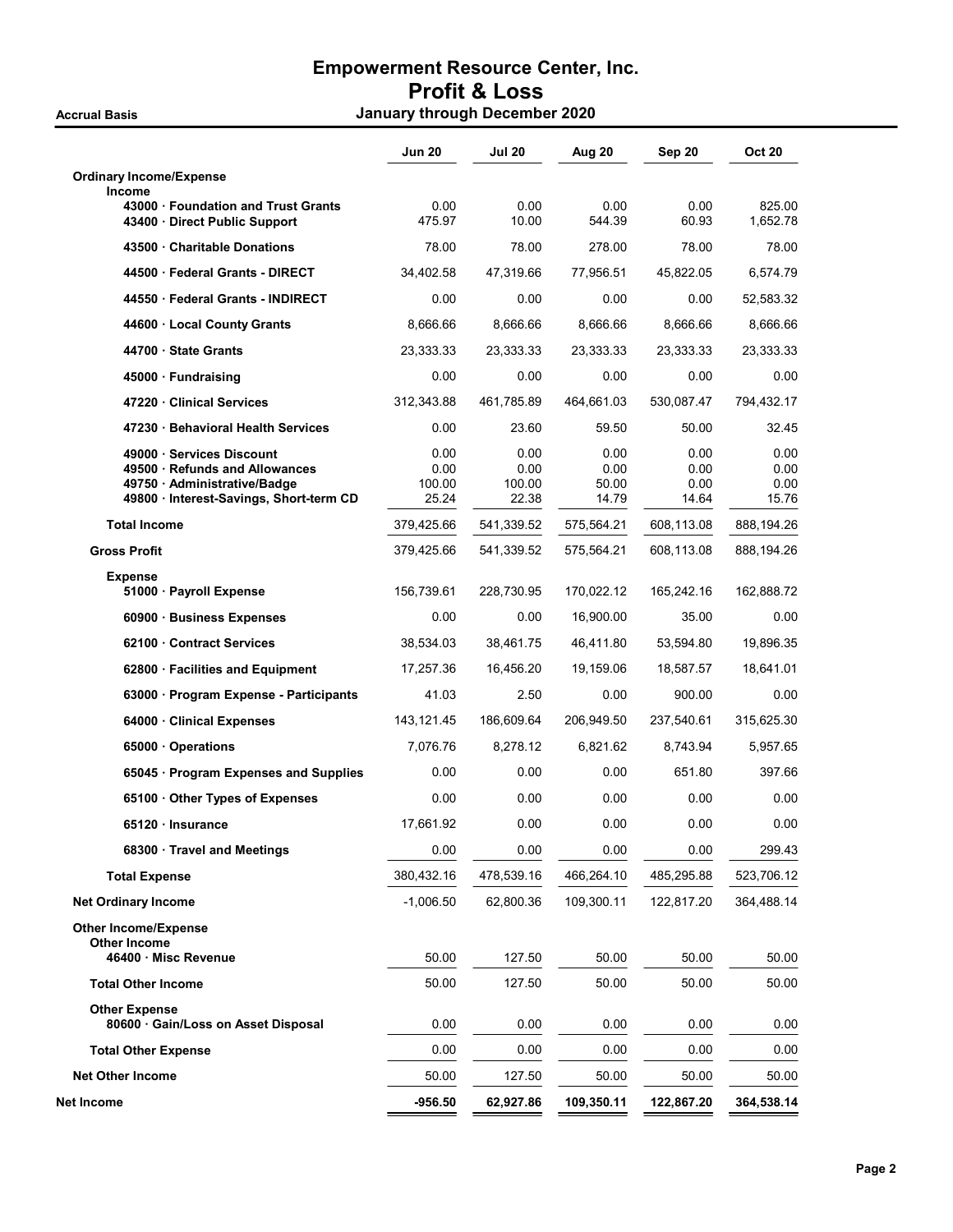|                                                                                                                                      | <b>Nov 20</b>                 | <b>Dec 20</b>                 | <b>TOTAL</b>                          |
|--------------------------------------------------------------------------------------------------------------------------------------|-------------------------------|-------------------------------|---------------------------------------|
| <b>Ordinary Income/Expense</b>                                                                                                       |                               |                               |                                       |
| <b>Income</b><br>43000 Foundation and Trust Grants<br>43400 Direct Public Support                                                    | 0.00<br>116.77                | 50,000.00<br>979.58           | 91,425.00<br>22,798.10                |
| 43500 Charitable Donations                                                                                                           | 78.00                         | 78.00                         | 1,391.00                              |
| 44500 Federal Grants - DIRECT                                                                                                        | 43,719.98                     | 54,614.88                     | 642,092.35                            |
| 44550 Federal Grants - INDIRECT                                                                                                      | 5,208.33                      | 6,208.33                      | 63,999.98                             |
| 44600 · Local County Grants                                                                                                          | 8,666.66                      | 8,666.66                      | 103,999.92                            |
| 44700 State Grants                                                                                                                   | 23,333.33                     | 23,333.33                     | 281,733.34                            |
| 45000 Fundraising                                                                                                                    | 0.00                          | 0.00                          | 750.58                                |
| 47220 Clinical Services                                                                                                              | 563,623.08                    | 680,639.29                    | 5,249,982.58                          |
| 47230 Behavioral Health Services                                                                                                     | 46.55                         | 15.90                         | 757.50                                |
| 49000 Services Discount<br>49500 · Refunds and Allowances<br>49750 - Administrative/Badge<br>49800 · Interest-Savings, Short-term CD | 0.00<br>0.00<br>0.00<br>16.60 | 0.00<br>0.00<br>0.00<br>18.52 | -70.00<br>-194.85<br>550.00<br>361.63 |
| <b>Total Income</b>                                                                                                                  | 644,809.30                    | 824,554.49                    | 6,459,577.13                          |
| <b>Gross Profit</b>                                                                                                                  | 644,809.30                    | 824,554.49                    | 6,459,577.13                          |
| <b>Expense</b><br>51000 · Payroll Expense                                                                                            | 161,127.79                    | 329,879.37                    | 1,990,956.50                          |
| 60900 · Business Expenses                                                                                                            | 0.00                          | 0.00                          | 17,645.00                             |
| 62100 Contract Services                                                                                                              | 92,825.37                     | 57,525.99                     | 469,442.12                            |
| 62800 · Facilities and Equipment                                                                                                     | 18,544.81                     | 20,077.87                     | 213,450.43                            |
| 63000 · Program Expense - Participants                                                                                               | 13.23                         | 0.00                          | 1,213.98                              |
| 64000 · Clinical Expenses                                                                                                            | 299,509.48                    | 314,640.34                    | 2,337,675.75                          |
| 65000 Operations                                                                                                                     | 12,435.55                     | 5,368.17                      | 92,472.27                             |
| 65045 Program Expenses and Supplies                                                                                                  | 538.77                        | -183.36                       | 6,275.26                              |
| 65100 Other Types of Expenses                                                                                                        | 0.00                          | 500.00                        | 1,000.00                              |
| 65120 Insurance                                                                                                                      | 0.00                          | 0.00                          | 22.323.52                             |
| 68300 Travel and Meetings                                                                                                            | 176.64                        | $-88.32$                      | 6,070.66                              |
| <b>Total Expense</b>                                                                                                                 | 585,171.64                    | 727,720.06                    | 5, 158, 525.49                        |
| <b>Net Ordinary Income</b>                                                                                                           | 59,637.66                     | 96,834.43                     | 1,301,051.64                          |
| <b>Other Income/Expense</b><br><b>Other Income</b><br>46400 · Misc Revenue                                                           | 50.00                         | 50.00                         | 702.50                                |
| <b>Total Other Income</b>                                                                                                            | 50.00                         | 50.00                         | 702.50                                |
| <b>Other Expense</b><br>80600 · Gain/Loss on Asset Disposal                                                                          | 0.00                          | $-2,600.16$                   | $-2,600.16$                           |
| <b>Total Other Expense</b>                                                                                                           | 0.00                          | -2,600.16                     | $-2,600.16$                           |
| <b>Net Other Income</b>                                                                                                              | 50.00                         | 2,650.16                      | 3,302.66                              |
| Net Income                                                                                                                           | 59,687.66                     | 99,484.59                     | 1,304,354.30                          |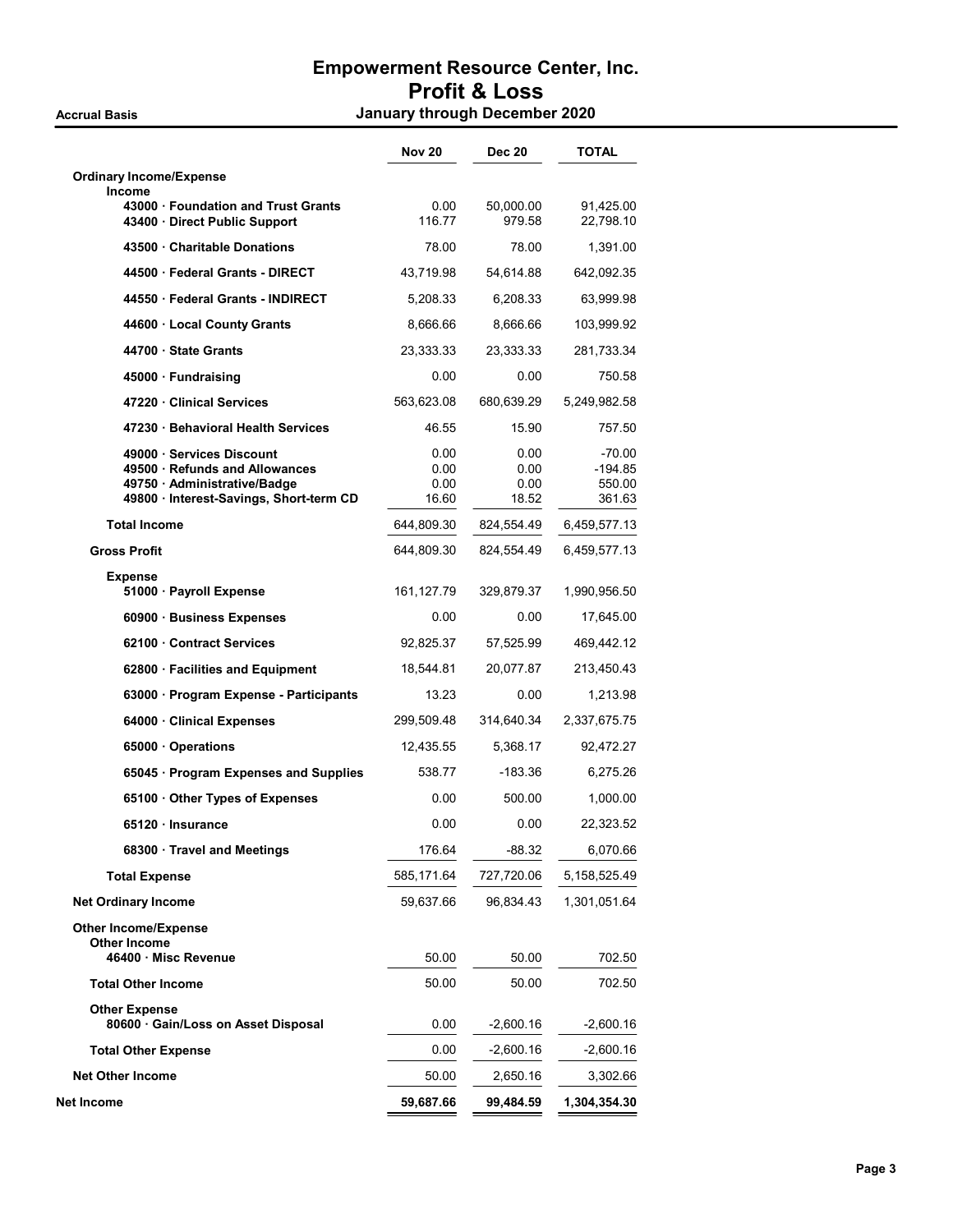Accrual Basis **Accrual Basis January through December 2020** 

|                                                                                                                                                                                       | <b>Jan 20</b>                                       | Feb 20                                                | <b>Mar 20</b>                                        | Apr 20                                               | <b>May 20</b>                                        |
|---------------------------------------------------------------------------------------------------------------------------------------------------------------------------------------|-----------------------------------------------------|-------------------------------------------------------|------------------------------------------------------|------------------------------------------------------|------------------------------------------------------|
| <b>Ordinary Income/Expense</b><br><b>Income</b>                                                                                                                                       |                                                     |                                                       |                                                      |                                                      |                                                      |
| 43000 · Foundation and Trust Grants<br>43400 Direct Public Support                                                                                                                    | 0.00                                                | 0.00                                                  | 0.00                                                 | 40,600.00                                            | 0.00                                                 |
| 43410 Corporate Contributions<br>43420 Gifts in Kind - Goods<br>43430 · Individ, Business Contributions                                                                               | 117.00<br>0.00<br>137.00                            | 78.00<br>0.00<br>115.83                               | 39.00<br>13,842.00<br>3,951.05                       | 0.00<br>0.00<br>349.89                               | 105.00<br>0.00<br>222.91                             |
| Total 43400 · Direct Public Support                                                                                                                                                   | 254.00                                              | 193.83                                                | 17,832.05                                            | 349.89                                               | 327.91                                               |
| 43500 Charitable Donations<br>43510 Board of Trustees                                                                                                                                 | 0.00                                                | 250.00                                                | 0.00                                                 | 278.00                                               | 117.00                                               |
| Total 43500 Charitable Donations                                                                                                                                                      | 0.00                                                | 250.00                                                | 0.00                                                 | 278.00                                               | 117.00                                               |
| 44500 Federal Grants - DIRECT                                                                                                                                                         | 87,009.91                                           | 9,514.58                                              | 102,538.71                                           | 56,130.77                                            | 76,487.93                                            |
| 44550 Federal Grants - INDIRECT                                                                                                                                                       | 0.00                                                | 0.00                                                  | 0.00                                                 | 0.00                                                 | 0.00                                                 |
| 44600 · Local County Grants<br>44610 Local Government Grants                                                                                                                          | 8,666.66                                            | 8,666.66                                              | 8,666.66                                             | 8,666.66                                             | 8,666.66                                             |
| Total 44600 · Local County Grants                                                                                                                                                     | 8,666.66                                            | 8,666.66                                              | 8,666.66                                             | 8.666.66                                             | 8.666.66                                             |
| 44700 State Grants                                                                                                                                                                    | 23,333.33                                           | 23,333.33                                             | 24,200.02                                            | 24,200.02                                            | 23,333.33                                            |
| 45000 Fundraising<br>45020 · Ticket Sales                                                                                                                                             | 0.00                                                | 750.58                                                | 0.00                                                 | 0.00                                                 | 0.00                                                 |
| Total 45000 · Fundraising                                                                                                                                                             | 0.00                                                | 750.58                                                | 0.00                                                 | 0.00                                                 | 0.00                                                 |
| 47220 Clinical Services<br>47221 Clinic Income - Direct Pay<br>47226 Clinic Income - 340B<br>47227 · Clinic Income - Parking<br>47243 Clinic Income - Processing Fees                 | 2,565.00<br>187,502.39<br>120.00<br>91.45           | 2,430.00<br>334,485.90<br>140.00<br>109.15            | 1,210.00<br>196,057.37<br>100.00<br>53.10            | 0.00<br>484,005.61<br>0.00<br>0.00                   | 210.00<br>233,329.75<br>0.00<br>0.05                 |
| Total 47220 Clinical Services                                                                                                                                                         | 190,278.84                                          | 337,165.05                                            | 197,420.47                                           | 484,005.61                                           | 233,539.80                                           |
| 47230 Behavioral Health Services<br>47231 · Behavioral Hith Inc-Direct Pay<br>47234 Behavioral Hith - Procsng Fees<br>47237 · Behavioral Hith Inc-Parking                             | 270.00<br>14.75<br>0.00                             | 95.00<br>5.90<br>10.00                                | 105.00<br>8.85<br>20.00                              | 0.00<br>0.00<br>0.00                                 | 0.00<br>0.00<br>0.00                                 |
| Total 47230 · Behavioral Health Services                                                                                                                                              | 284.75                                              | 110.90                                                | 133.85                                               | 0.00                                                 | 0.00                                                 |
| 49000 Services Discount<br>49500 · Refunds and Allowances<br>49750 · Administrative/Badge<br>49800 · Interest-Savings, Short-term CD                                                  | 0.00<br>0.00<br>200.00<br>58.18                     | $-50.00$<br>0.00<br>100.00<br>54.86                   | $-20.00$<br>0.00<br>0.00<br>50.97                    | 0.00<br>$-114.66$<br>0.00<br>25.61                   | 0.00<br>$-80.19$<br>0.00<br>44.08                    |
| <b>Total Income</b>                                                                                                                                                                   | 310,085.67                                          | 380,089.79                                            | 350,822.73                                           | 614,141.90                                           | 342,436.52                                           |
| <b>Gross Profit</b>                                                                                                                                                                   | 310,085.67                                          | 380,089.79                                            | 350,822.73                                           | 614,141.90                                           | 342,436.52                                           |
| <b>Expense</b><br>51000 · Payroll Expense<br>51010 · Salaries and wages<br>51014 · Bonus and Incentives<br>51015 · Employer Taxes<br>51040 · Payroll Fees<br>51060 · Health Insurance | 61,263.38<br>0.00<br>5,525.66<br>915.15<br>8,157.72 | 101,952.14<br>0.00<br>8,595.99<br>223.07<br>10,204.83 | 105,798.72<br>0.00<br>8,596.33<br>951.44<br>7,222.98 | 112,618.02<br>0.00<br>8,830.72<br>458.21<br>5,930.86 | 113,217.46<br>0.00<br>8,747.93<br>575.31<br>8,490.53 |
| $51075 \cdot$ Parking<br>51080 · Workers Compensation Insurance<br>51090 · ADP Retirement Plan<br>51500 · Payroll Tax Credits                                                         | 897.50<br>0.00<br>822.99<br>0.00                    | 1,342.50<br>0.00<br>1,289.02<br>0.00                  | 937.00<br>0.00<br>1,453.01<br>0.00                   | 725.50<br>0.00<br>1,623.87<br>0.00                   | $-181.00$<br>27,516.50<br>1,622.44<br>0.00           |
| Total 51000 · Payroll Expense                                                                                                                                                         | 77,582.40                                           | 123,607.55                                            | 124,959.48                                           | 130, 187. 18                                         | 159,989.17                                           |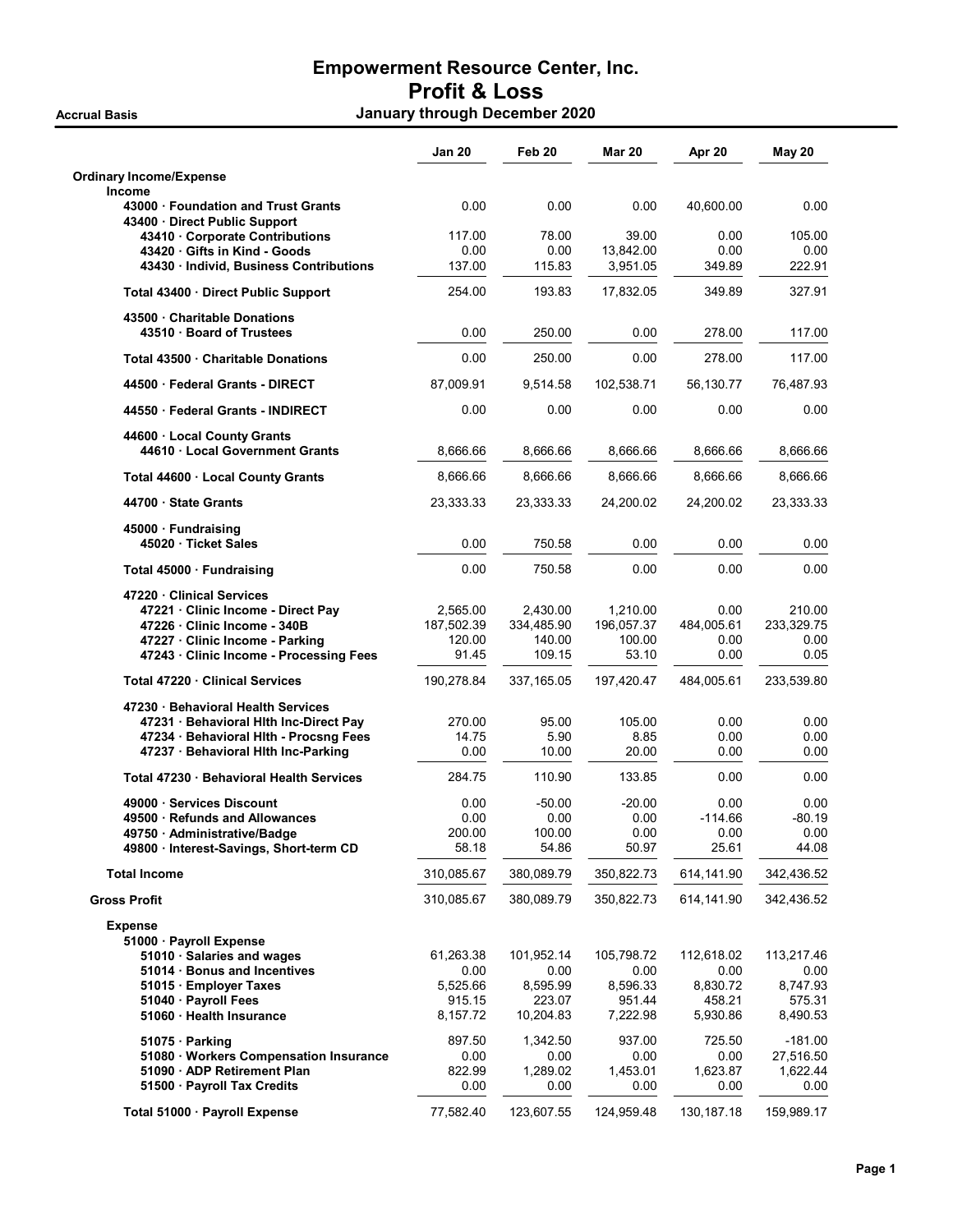|                                                                                                                                                                                                                                                                                                                   | <b>Jan 20</b>                                                                              | Feb 20                                                                                         | <b>Mar 20</b>                                                                                 | Apr 20                                                                                    | <b>May 20</b>                                                                             |
|-------------------------------------------------------------------------------------------------------------------------------------------------------------------------------------------------------------------------------------------------------------------------------------------------------------------|--------------------------------------------------------------------------------------------|------------------------------------------------------------------------------------------------|-----------------------------------------------------------------------------------------------|-------------------------------------------------------------------------------------------|-------------------------------------------------------------------------------------------|
| 60900 · Business Expenses<br>60910 License & Permits                                                                                                                                                                                                                                                              | 210.00                                                                                     | 500.00                                                                                         | 0.00                                                                                          | 0.00                                                                                      | 0.00                                                                                      |
| Total 60900 · Business Expenses                                                                                                                                                                                                                                                                                   | 210.00                                                                                     | 500.00                                                                                         | 0.00                                                                                          | 0.00                                                                                      | 0.00                                                                                      |
| 62100 Contract Services<br>62115 Professional Services<br>62150 · Independent Contract<br>62170 Computer IT Fees                                                                                                                                                                                                  | 2,609.30<br>8,482.69<br>1,833.40                                                           | 5,723.00<br>5,648.39<br>3,604.15                                                               | 24,313.00<br>8,652.88<br>3,930.40                                                             | 16,173.00<br>8,859.89<br>2,600.40                                                         | 17,930.00<br>8,551.78<br>3,279.75                                                         |
| Total 62100 · Contract Services                                                                                                                                                                                                                                                                                   | 12,925.39                                                                                  | 14.975.54                                                                                      | 36,896.28                                                                                     | 27,633.29                                                                                 | 29,761.53                                                                                 |
| 62800 · Facilities and Equipment<br>62810 Depr and Amort - Allowable<br>62835 Copier Equipment Maintenance<br>62845 · Parking<br>62860 · Office Equipment & Furniture<br>62880 Office Rent<br>62885 Office Repairs and Maintenance                                                                                | 927.66<br>272.07<br>300.00<br>125.60<br>14, 181. 27<br>220.00                              | 2,206.68<br>470.25<br>300.00<br>0.00<br>14, 181.27<br>235.00                                   | 2,513.32<br>483.88<br>0.00<br>0.00<br>14, 121. 27<br>285.00                                   | 2,196.22<br>279.09<br>0.00<br>0.00<br>14, 181. 27<br>0.00                                 | 1,960.96<br>115.47<br>0.00<br>0.00<br>14, 181. 27<br>989.00                               |
| Total 62800 · Facilities and Equipment                                                                                                                                                                                                                                                                            | 16,026.60                                                                                  | 17,393.20                                                                                      | 17,403.47                                                                                     | 16,656.58                                                                                 | 17,246.70                                                                                 |
| 63000 · Program Expense - Participants<br>63100 · Participant Awards<br>63110 · Client Transportation<br>63120 Gift Cards<br>63130 Client Refreshments<br>63140 · Client Incentives                                                                                                                               | 0.00<br>0.00<br>167.38<br>0.00                                                             | 5.00<br>0.00<br>48.84<br>0.00                                                                  | 36.00<br>0.00<br>0.00<br>0.00                                                                 | 0.00<br>0.00<br>0.00<br>0.00                                                              | 0.00<br>0.00<br>0.00<br>0.00                                                              |
| Total 63100 · Participant Awards                                                                                                                                                                                                                                                                                  | 167.38                                                                                     | 53.84                                                                                          | 36.00                                                                                         | 0.00                                                                                      | 0.00                                                                                      |
| Total 63000 · Program Expense - Participants                                                                                                                                                                                                                                                                      | 167.38                                                                                     | 53.84                                                                                          | 36.00                                                                                         | 0.00                                                                                      | 0.00                                                                                      |
| 64000 Clinical Expenses<br>64060 · EHR System Expenses<br>64010 · Biohazard Disposal<br>64020 · Medication & Treatment Supplies<br>64030 · Medical Courier Services<br>64040 Laboratory Processing<br>64050 Laboratory Supplies<br>64055 · 340B Administration Costs<br>Total 64000 · Clinical Expenses           | 2,395.12<br>110.00<br>55,449.90<br>1,860.00<br>374.00<br>0.00<br>33,750.43<br>93,939.45    | 0.00<br>110.00<br>79,119.25<br>0.00<br>2,364.50<br>313.39<br>60,407.50<br>142,314.64           | 2,527.20<br>110.00<br>43,271.21<br>0.00<br>6,791.17<br>0.00<br>35,305.36<br>88,004.94         | 5,054.40<br>110.00<br>90,118.40<br>45.00<br>2,385.00<br>347.55<br>87,121.05<br>185,181.40 | 4,950.83<br>200.00<br>70,914.93<br>0.00<br>6,138.06<br>35.69<br>41,999.49<br>124,239.00   |
| 65000 · Operations<br>65001 · Bank Service Charge<br>65002 Office Expenses<br>65003 · Advertising Expenses<br>65007 · Software Expenses<br>65014 · PayPal Service fees<br>65018 Dues & Membership Fees<br>65019 Auto Expenses<br>65020 · Postage, Mailing Service<br>65035 Training Fees<br>65040 Office Supplies | 24.47<br>1,700.18<br>910.90<br>0.00<br>68.48<br>473.27<br>128.75<br>33.00<br>0.00<br>17.11 | 0.00<br>484.47<br>45.25<br>1,070.00<br>77.86<br>500.00<br>323.83<br>371.52<br>0.00<br>2,194.58 | 0.00<br>1,344.77<br>59.52<br>3,175.60<br>33.64<br>453.00<br>173.18<br>33.00<br>0.00<br>435.49 | 40.00<br>2,445.11<br>0.00<br>834.21<br>4.30<br>301.00<br>21.80<br>0.00<br>0.00<br>158.98  | 0.00<br>1,384.96<br>0.00<br>7,107.80<br>8.95<br>792.00<br>21.80<br>0.00<br>0.00<br>943.67 |
| 65050 · Telephone, Telecommunications<br>65060 · Flowers & Gifts<br>65070 · Cash (Over)/Short Expense<br>65130 · Interest Expense - General<br>65000 Operations - Other                                                                                                                                           | 1,630.69<br>0.00<br>0.00<br>230.93<br>0.00                                                 | 1,691.52<br>0.00<br>0.00<br>171.51<br>0.00                                                     | 1,697.52<br>0.00<br>$-1.00$<br>157.28<br>0.00                                                 | 1,681.46<br>0.00<br>0.00<br>439.65<br>0.00                                                | 1,683.66<br>0.00<br>0.00<br>210.79<br>0.00                                                |
| Total 65000 Operations                                                                                                                                                                                                                                                                                            | 5,217.78                                                                                   | 6,930.54                                                                                       | 7,562.00                                                                                      | 5,926.51                                                                                  | 12, 153.63                                                                                |
| 65045 · Program Expenses and Supplies<br>65046 Client Prevention Supplies<br>65048 · Hats Off To Women Expenses                                                                                                                                                                                                   | 146.62<br>0.00                                                                             | 297.83<br>700.00                                                                               | 0.00<br>3,366.35                                                                              | 39.03<br>320.56                                                                           | 0.00<br>0.00                                                                              |
| Total 65045 · Program Expenses and Supplies                                                                                                                                                                                                                                                                       | 146.62                                                                                     | 997.83                                                                                         | 3,366.35                                                                                      | 359.59                                                                                    | 0.00                                                                                      |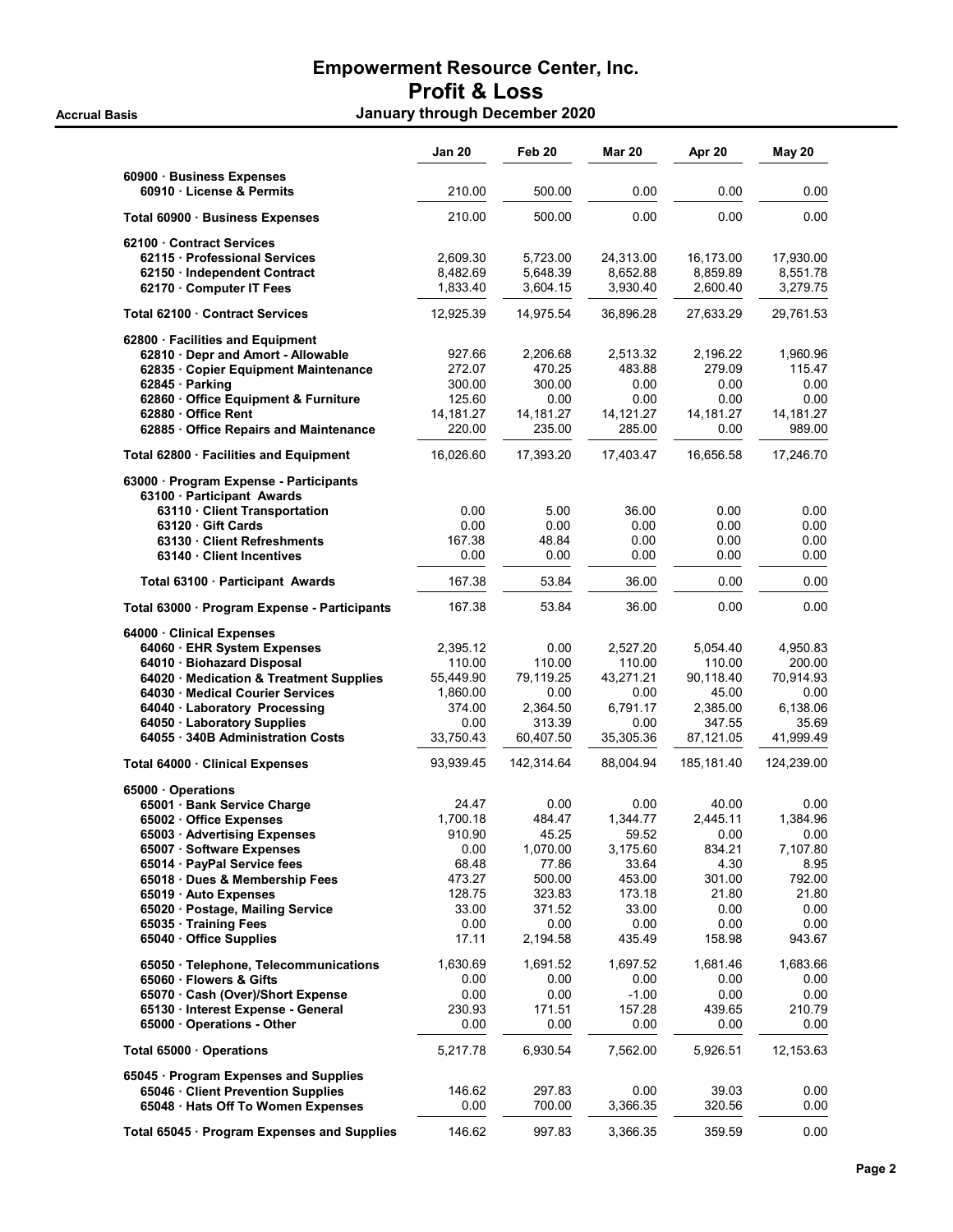|                                        | <b>Jan 20</b> | Feb 20     | <b>Mar 20</b> | Apr 20      | <b>May 20</b> |
|----------------------------------------|---------------|------------|---------------|-------------|---------------|
| 65100 Other Types of Expenses          |               |            |               |             |               |
| 65145 Charitable Contributions         | 0.00          | 0.00       | 0.00          | 0.00        | 500.00        |
| Total 65100 Other Types of Expenses    | 0.00          | 0.00       | 0.00          | 0.00        | 500.00        |
| 65120 · Insurance                      |               |            |               |             |               |
| 65121 Automobile Ins (Progressive)     | 0.00          | 0.00       | 0.00          | 0.00        | 0.00          |
| 65122 · General/Professional Liability | 0.00          | 3.291.60   | 0.00          | 0.00        | 0.00          |
| 65124 Property Insurance               | 0.00          | 1.370.00   | 0.00          | 0.00        | 0.00          |
| Total 65120 · Insurance                | 0.00          | 4.661.60   | 0.00          | 0.00        | 0.00          |
| 68300 · Travel and Meetings            |               |            |               |             |               |
| 68320 Hotel                            | 0.00          | 3.598.20   | 0.00          | 0.00        | 0.00          |
| 68340 Ground Transportation            | 39.27         | 70.56      | 58.28         | 0.00        | 0.00          |
| $68370 \cdot Meals$                    | 22.93         | 1.202.27   | 612.40        | 0.00        | 0.00          |
| 68380 · Parking & Tolls                | 51.00         | 14.00      | 14.00         | 0.00        | 0.00          |
| Total 68300 · Travel and Meetings      | 113.20        | 4,885.03   | 684.68        | 0.00        | 0.00          |
| <b>Total Expense</b>                   | 206,328.82    | 316,319.77 | 278,913.20    | 365,944.55  | 343,890.03    |
| <b>Net Ordinary Income</b>             | 103,756.85    | 63.770.02  | 71,909.53     | 248, 197.35 | $-1,453.51$   |
| <b>Other Income/Expense</b>            |               |            |               |             |               |
| <b>Other Income</b>                    |               |            |               |             |               |
| 46400 Misc Revenue                     | 75.00         | 50.00      | 50.00         | 50.00       | 50.00         |
| <b>Total Other Income</b>              | 75.00         | 50.00      | 50.00         | 50.00       | 50.00         |
| <b>Other Expense</b>                   |               |            |               |             |               |
| 80600 Gain/Loss on Asset Disposal      | 0.00          | 0.00       | 0.00          | 0.00        | 0.00          |
| <b>Total Other Expense</b>             | 0.00          | 0.00       | 0.00          | 0.00        | 0.00          |
| <b>Net Other Income</b>                | 75.00         | 50.00      | 50.00         | 50.00       | 50.00         |
| Net Income                             | 103,831.85    | 63,820.02  | 71,959.53     | 248,247.35  | $-1,403.51$   |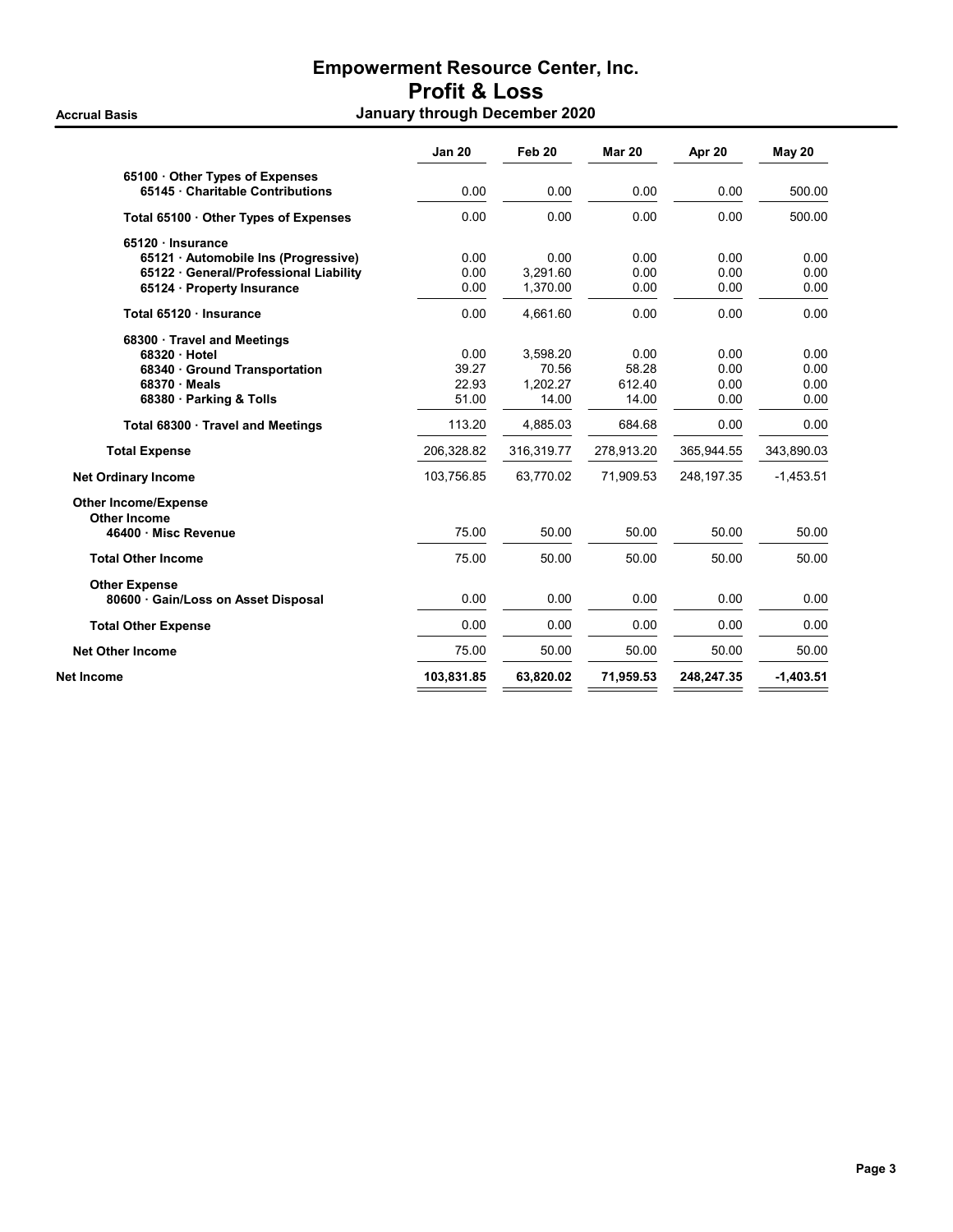Accrual Basis **Accrual Basis January through December 2020** 

|                                                                                                                                                                                       | <b>Jun 20</b>                                              | <b>Jul 20</b>                                              | Aug 20                                                     | <b>Sep 20</b>                                               | <b>Oct 20</b>                                             |
|---------------------------------------------------------------------------------------------------------------------------------------------------------------------------------------|------------------------------------------------------------|------------------------------------------------------------|------------------------------------------------------------|-------------------------------------------------------------|-----------------------------------------------------------|
| <b>Ordinary Income/Expense</b><br><b>Income</b>                                                                                                                                       |                                                            |                                                            |                                                            |                                                             |                                                           |
| 43000 Foundation and Trust Grants<br>43400 Direct Public Support                                                                                                                      | 0.00                                                       | 0.00                                                       | 0.00                                                       | 0.00                                                        | 825.00                                                    |
| 43410 Corporate Contributions<br>43420 Gifts in Kind - Goods<br>43430 · Individ, Business Contributions                                                                               | 39.00<br>0.00<br>436.97                                    | 0.00<br>0.00<br>10.00                                      | 527.59<br>0.00<br>16.80                                    | 45.00<br>0.00<br>15.93                                      | 0.00<br>1,640.84<br>11.94                                 |
| Total 43400 · Direct Public Support                                                                                                                                                   | 475.97                                                     | 10.00                                                      | 544.39                                                     | 60.93                                                       | 1,652.78                                                  |
| 43500 Charitable Donations<br>43510 Board of Trustees                                                                                                                                 | 78.00                                                      | 78.00                                                      | 278.00                                                     | 78.00                                                       | 78.00                                                     |
| Total 43500 Charitable Donations                                                                                                                                                      | 78.00                                                      | 78.00                                                      | 278.00                                                     | 78.00                                                       | 78.00                                                     |
| 44500 Federal Grants - DIRECT                                                                                                                                                         | 34,402.58                                                  | 47,319.66                                                  | 77,956.51                                                  | 45,822.05                                                   | 6,574.79                                                  |
| 44550 · Federal Grants - INDIRECT                                                                                                                                                     | 0.00                                                       | 0.00                                                       | 0.00                                                       | 0.00                                                        | 52,583.32                                                 |
| 44600 · Local County Grants<br>44610 Local Government Grants                                                                                                                          | 8,666.66                                                   | 8,666.66                                                   | 8,666.66                                                   | 8,666.66                                                    | 8,666.66                                                  |
| Total 44600 · Local County Grants                                                                                                                                                     | 8,666.66                                                   | 8,666.66                                                   | 8,666.66                                                   | 8.666.66                                                    | 8,666.66                                                  |
| 44700 State Grants                                                                                                                                                                    | 23,333.33                                                  | 23,333.33                                                  | 23,333.33                                                  | 23,333.33                                                   | 23,333.33                                                 |
| 45000 · Fundraising<br>45020 Ticket Sales                                                                                                                                             | 0.00                                                       | 0.00                                                       | 0.00                                                       | 0.00                                                        | 0.00                                                      |
| Total 45000 · Fundraising                                                                                                                                                             | 0.00                                                       | 0.00                                                       | 0.00                                                       | 0.00                                                        | 0.00                                                      |
| 47220 Clinical Services<br>47221 Clinic Income - Direct Pay<br>47226 Clinic Income - 340B<br>47227 · Clinic Income - Parking<br>47243 · Clinic Income - Processing Fees               | 2,170.00<br>310,113.88<br>60.00<br>0.00                    | 3,640.00<br>457,940.29<br>120.00<br>85.60                  | 2,857.80<br>461,630.63<br>90.00<br>82.60                   | 3,283.00<br>526,544.68<br>130.00<br>129.79                  | 2,835.00<br>791,378.67<br>130.00<br>88.50                 |
| Total 47220 · Clinical Services                                                                                                                                                       | 312,343.88                                                 | 461,785.89                                                 | 464,661.03                                                 | 530,087.47                                                  | 794,432.17                                                |
| 47230 Behavioral Health Services<br>47231 · Behavioral Hith Inc-Direct Pay<br>47234 · Behavioral Hith - Procsng Fees<br>47237 · Behavioral Hith Inc-Parking                           | 0.00<br>0.00<br>0.00                                       | 0.00<br>23.60<br>0.00                                      | 0.00<br>29.50<br>30.00                                     | 0.00<br>0.00<br>50.00                                       | 0.00<br>32.45<br>0.00                                     |
| Total 47230 Behavioral Health Services                                                                                                                                                | 0.00                                                       | 23.60                                                      | 59.50                                                      | 50.00                                                       | 32.45                                                     |
| 49000 Services Discount<br>49500 · Refunds and Allowances<br>49750 · Administrative/Badge<br>49800 · Interest-Savings, Short-term CD                                                  | 0.00<br>0.00<br>100.00<br>25.24                            | 0.00<br>0.00<br>100.00<br>22.38                            | 0.00<br>0.00<br>50.00<br>14.79                             | 0.00<br>0.00<br>0.00<br>14.64                               | 0.00<br>0.00<br>0.00<br>15.76                             |
| <b>Total Income</b>                                                                                                                                                                   | 379,425.66                                                 | 541,339.52                                                 | 575,564.21                                                 | 608,113.08                                                  | 888,194.26                                                |
| <b>Gross Profit</b>                                                                                                                                                                   | 379,425.66                                                 | 541,339.52                                                 | 575,564.21                                                 | 608,113.08                                                  | 888,194.26                                                |
| <b>Expense</b><br>51000 · Payroll Expense<br>51010 · Salaries and wages<br>51014 · Bonus and Incentives<br>51015 · Employer Taxes<br>51040 · Payroll Fees<br>51060 · Health Insurance | 123,739.57<br>10,000.00<br>9,547.86<br>591.34<br>10,055.90 | 191,145.57<br>10,000.00<br>13,611.80<br>680.52<br>9,874.40 | 136,334.59<br>10,000.00<br>9,169.06<br>119.87<br>11,532.53 | 133,526.12<br>10,000.00<br>8,922.58<br>1,069.23<br>9,393.56 | 132,680.15<br>10,000.00<br>8,846.70<br>626.45<br>9,369.14 |
| 51075 · Parking<br>51080 · Workers Compensation Insurance<br>51090 ADP Retirement Plan<br>51500 · Payroll Tax Credits                                                                 | 1,182.50<br>0.00<br>1,622.44<br>0.00                       | 985.00<br>0.00<br>2,433.66<br>0.00                         | 1,129.00<br>0.00<br>1,737.07<br>0.00                       | 475.00<br>0.00<br>1,855.67<br>0.00                          | 952.50<br>0.00<br>1,860.96<br>$-1,447.18$                 |
| Total 51000 · Payroll Expense                                                                                                                                                         | 156,739.61                                                 | 228,730.95                                                 | 170,022.12                                                 | 165,242.16                                                  | 162,888.72                                                |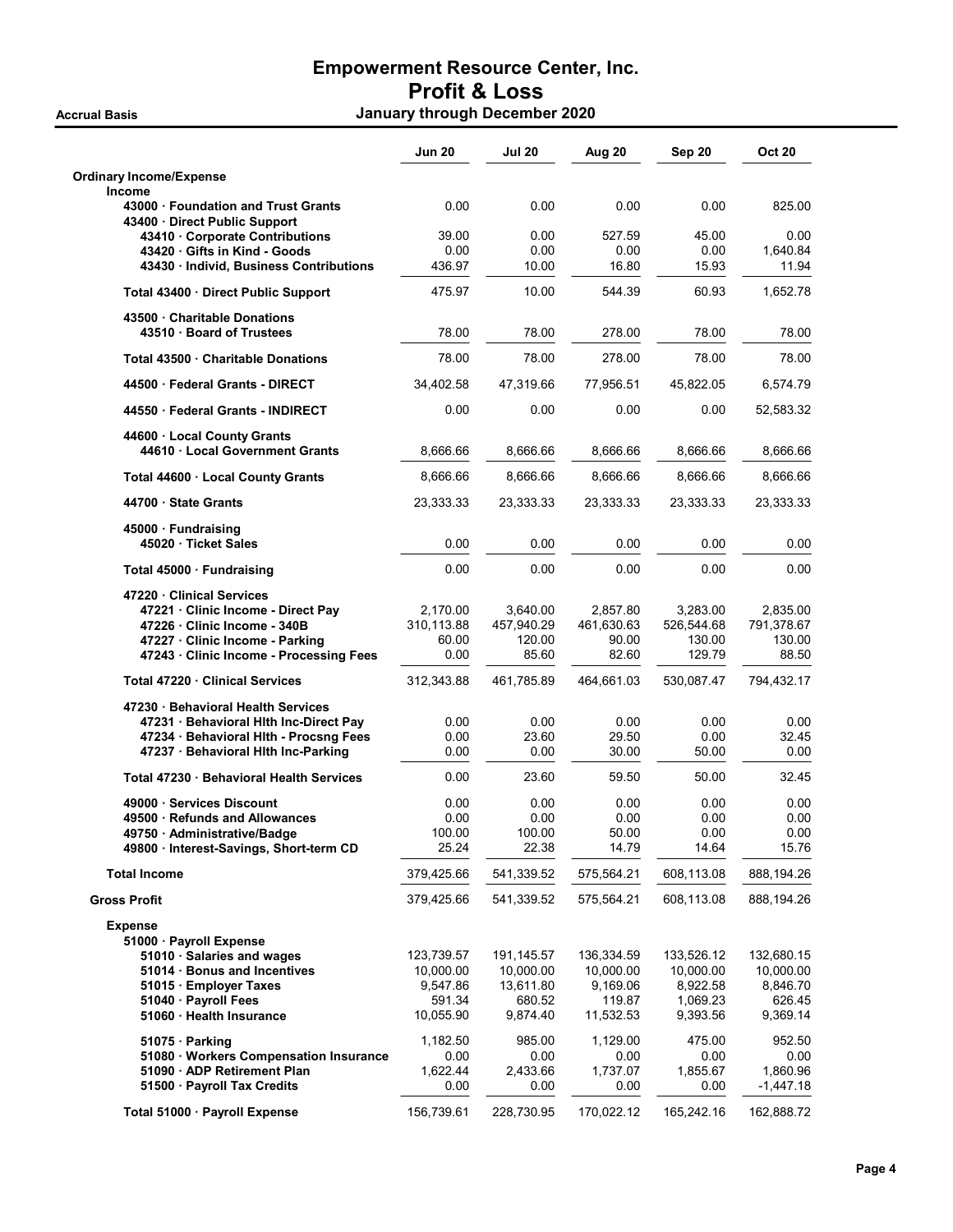|                                                                                                                                                                                                                                                                                                                     | Jun 20                                                                                      | <b>Jul 20</b>                                                                                    | Aug 20                                                                                        | Sep 20                                                                                      | <b>Oct 20</b>                                                                             |
|---------------------------------------------------------------------------------------------------------------------------------------------------------------------------------------------------------------------------------------------------------------------------------------------------------------------|---------------------------------------------------------------------------------------------|--------------------------------------------------------------------------------------------------|-----------------------------------------------------------------------------------------------|---------------------------------------------------------------------------------------------|-------------------------------------------------------------------------------------------|
| 60900 · Business Expenses<br>60910 · License & Permits                                                                                                                                                                                                                                                              | 0.00                                                                                        | 0.00                                                                                             | 16,900.00                                                                                     | 35.00                                                                                       | 0.00                                                                                      |
| Total 60900 · Business Expenses                                                                                                                                                                                                                                                                                     | 0.00                                                                                        | 0.00                                                                                             | 16,900.00                                                                                     | 35.00                                                                                       | 0.00                                                                                      |
| 62100 Contract Services<br>62115 Professional Services<br>62150 · Independent Contract<br>62170 · Computer IT Fees                                                                                                                                                                                                  | 26,552.00<br>9,279.78<br>2,702.25                                                           | 18,650.00<br>11,816.95<br>7,994.80                                                               | 34,436.00<br>7,517.85<br>4,457.95                                                             | 40,029.00<br>7,254.10<br>6,311.70                                                           | 7,806.00<br>9,008.85<br>3,081.50                                                          |
| Total 62100 Contract Services                                                                                                                                                                                                                                                                                       | 38,534.03                                                                                   | 38,461.75                                                                                        | 46,411.80                                                                                     | 53,594.80                                                                                   | 19,896.35                                                                                 |
| 62800 · Facilities and Equipment<br>62810 Depr and Amort - Allowable<br>62835 Copier Equipment Maintenance<br>62845 · Parking<br>62860 · Office Equipment & Furniture<br>62880 Office Rent<br>62885 Office Repairs and Maintenance                                                                                  | 2,356.47<br>359.62<br>0.00<br>0.00<br>14,181.27<br>360.00                                   | 2,026.88<br>248.05<br>0.00<br>0.00<br>14, 181. 27<br>0.00                                        | 3,718.23<br>317.14<br>300.00<br>0.00<br>14,603.69<br>220.00                                   | 3,620.70<br>223.18<br>0.00<br>0.00<br>14,603.69<br>140.00                                   | 2,869.27<br>24.19<br>300.00<br>0.00<br>14,603.69<br>843.86                                |
| Total 62800 · Facilities and Equipment                                                                                                                                                                                                                                                                              | 17,257.36                                                                                   | 16,456.20                                                                                        | 19,159.06                                                                                     | 18,587.57                                                                                   | 18,641.01                                                                                 |
| 63000 · Program Expense - Participants<br>63100 · Participant Awards<br>63110 · Client Transportation<br>63120 Gift Cards<br>63130 Client Refreshments<br>63140 Client Incentives                                                                                                                                   | 0.00<br>0.00<br>0.00<br>41.03                                                               | 2.50<br>0.00<br>0.00<br>0.00                                                                     | 0.00<br>0.00<br>0.00<br>0.00                                                                  | 0.00<br>900.00<br>0.00<br>0.00                                                              | 0.00<br>0.00<br>0.00<br>0.00                                                              |
| Total 63100 · Participant Awards                                                                                                                                                                                                                                                                                    | 41.03                                                                                       | 2.50                                                                                             | 0.00                                                                                          | 900.00                                                                                      | 0.00                                                                                      |
| Total 63000 · Program Expense - Participants                                                                                                                                                                                                                                                                        | 41.03                                                                                       | 2.50                                                                                             | 0.00                                                                                          | 900.00                                                                                      | 0.00                                                                                      |
| 64000 Clinical Expenses<br>64060 · EHR System Expenses<br>64010 · Biohazard Disposal<br>64020 · Medication & Treatment Supplies<br>64030 Medical Courier Services<br>64040 Laboratory Processing<br>64050 Laboratory Supplies<br>64055 · 340B Administration Costs                                                  | 3,375.20<br>110.00<br>78,837.66<br>0.00<br>3,411.58<br>1,566.44<br>55,820.57                | 3,446.28<br>110.00<br>95,576.67<br>0.00<br>4,195.48<br>851.93<br>82,429.28                       | 3,441.78<br>110.00<br>114,997.57<br>0.00<br>5,291.50<br>0.00<br>83,108.65                     | 3,450.78<br>110.00<br>130,264.34<br>0.00<br>6,877.50<br>31.17<br>96,806.82                  | 3,446.28<br>110.00<br>165,660.28<br>0.00<br>444.08<br>3,516.29<br>142,448.37              |
| Total 64000 · Clinical Expenses                                                                                                                                                                                                                                                                                     | 143,121.45                                                                                  | 186,609.64                                                                                       | 206,949.50                                                                                    | 237,540.61                                                                                  | 315,625.30                                                                                |
| 65000 · Operations<br>65001 · Bank Service Charge<br>65002 Office Expenses<br>65003 · Advertising Expenses<br>65007 · Software Expenses<br>65014 · PayPal Service fees<br>65018 Dues & Membership Fees<br>65019 · Auto Expenses<br>65020 · Postage, Mailing Service<br>65035 Training Fees<br>65040 Office Supplies | 75.00<br>2,959.53<br>0.00<br>524.10<br>2.63<br>1,162.00<br>43.00<br>23.45<br>0.00<br>455.70 | 599.00<br>1,761.33<br>0.00<br>561.04<br>0.52<br>2,184.00<br>196.17<br>43.00<br>0.00<br>$-227.85$ | 60.00<br>471.12<br>815.90<br>622.84<br>0.52<br>1,587.00<br>169.85<br>0.00<br>450.00<br>326.06 | 30.00<br>625.64<br>0.00<br>4,653.75<br>0.52<br>468.00<br>184.93<br>1.80<br>300.00<br>119.17 | 0.00<br>2,290.42<br>0.00<br>658.80<br>0.52<br>526.00<br>392.96<br>33.00<br>125.00<br>0.00 |
| 65050 · Telephone, Telecommunications<br>65060 · Flowers & Gifts<br>65070 Cash (Over)/Short Expense<br>65130 · Interest Expense - General<br>65000 · Operations - Other                                                                                                                                             | 1,582.86<br>0.00<br>0.00<br>248.49<br>0.00                                                  | 3,172.62<br>0.00<br>0.00<br>$-11.71$<br>0.00                                                     | 2,318.33<br>0.00<br>0.00<br>0.00<br>0.00                                                      | 2,360.13<br>0.00<br>0.00<br>0.00<br>0.00                                                    | 1,930.95<br>0.00<br>0.00<br>$0.00\,$<br>0.00                                              |
| Total 65000 Operations                                                                                                                                                                                                                                                                                              | 7,076.76                                                                                    | 8,278.12                                                                                         | 6,821.62                                                                                      | 8,743.94                                                                                    | 5,957.65                                                                                  |
| 65045 · Program Expenses and Supplies<br>65046 Client Prevention Supplies<br>65048 · Hats Off To Women Expenses                                                                                                                                                                                                     | 0.00<br>0.00                                                                                | 0.00<br>0.00                                                                                     | 0.00<br>0.00                                                                                  | 651.80<br>0.00                                                                              | 397.66<br>0.00                                                                            |
| Total 65045 · Program Expenses and Supplies                                                                                                                                                                                                                                                                         | 0.00                                                                                        | 0.00                                                                                             | 0.00                                                                                          | 651.80                                                                                      | 397.66                                                                                    |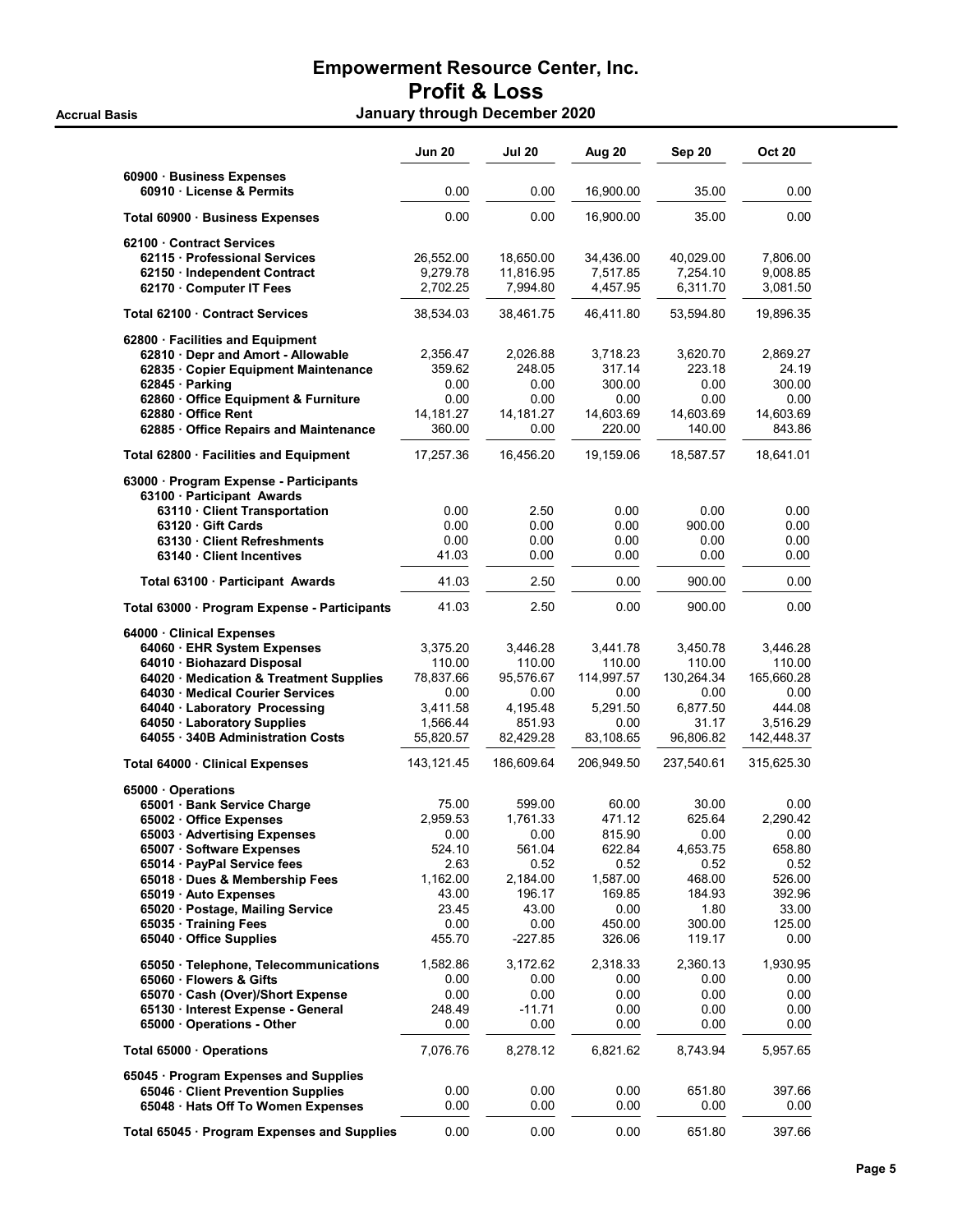| Aug 20<br>Sep 20<br><b>Oct 20</b>                    | <b>Jul 20</b> | <b>Jun 20</b> |                                      |
|------------------------------------------------------|---------------|---------------|--------------------------------------|
|                                                      |               |               | 65100 Other Types of Expenses        |
| 0.00<br>0.00<br>0.00<br>0.00                         |               | 0.00          | 65145 Charitable Contributions       |
| 0.00<br>0.00<br>0.00<br>0.00                         |               | 0.00          | Total 65100 Other Types of Expenses  |
|                                                      |               |               | 65120 · Insurance                    |
| 0.00<br>0.00<br>0.00<br>0.00                         |               | 13.992.00     | 65121 Automobile Ins (Progressive)   |
| 0.00<br>0.00<br>0.00<br>0.00                         |               | 3,669.92      | 65122 General/Professional Liability |
| 0.00<br>0.00<br>0.00<br>0.00                         |               | 0.00          | 65124 · Property Insurance           |
| 0.00<br>0.00<br>0.00<br>0.00                         |               | 17,661.92     | Total 65120 Insurance                |
|                                                      |               |               | 68300 Travel and Meetings            |
| 0.00<br>0.00<br>0.00<br>0.00                         |               | 0.00          | 68320 Hotel                          |
| 0.00<br>0.00<br>0.00<br>61.35                        |               | 0.00          | 68340 Ground Transportation          |
| 0.00<br>0.00<br>238.08<br>0.00                       |               | 0.00          | $68370 \cdot Meals$                  |
| 0.00<br>0.00<br>0.00<br>0.00                         |               | 0.00          | 68380 · Parking & Tolls              |
| 0.00<br>0.00<br>0.00<br>299.43                       |               | 0.00          | Total 68300 Travel and Meetings      |
| 478,539.16<br>523,706.12<br>466,264.10<br>485,295.88 |               | 380,432.16    | <b>Total Expense</b>                 |
| 62,800.36<br>109,300.11<br>122,817.20<br>364,488.14  |               | $-1,006.50$   | <b>Net Ordinary Income</b>           |
|                                                      |               |               | <b>Other Income/Expense</b>          |
|                                                      |               |               | <b>Other Income</b>                  |
| 127.50<br>50.00<br>50.00<br>50.00                    |               | 50.00         | 46400 Misc Revenue                   |
| 127.50<br>50.00<br>50.00<br>50.00                    |               | 50.00         | <b>Total Other Income</b>            |
|                                                      |               |               | <b>Other Expense</b>                 |
| 0.00<br>0.00<br>0.00<br>0.00                         |               | 0.00          | 80600 Gain/Loss on Asset Disposal    |
| 0.00<br>0.00<br>0.00<br>0.00                         |               | 0.00          | <b>Total Other Expense</b>           |
| 50.00<br>50.00<br>50.00<br>127.50                    |               | 50.00         | <b>Net Other Income</b>              |
| 62,927.86<br>109,350.11<br>122,867.20<br>364,538.14  |               | $-956.50$     |                                      |
|                                                      |               |               | Net Income                           |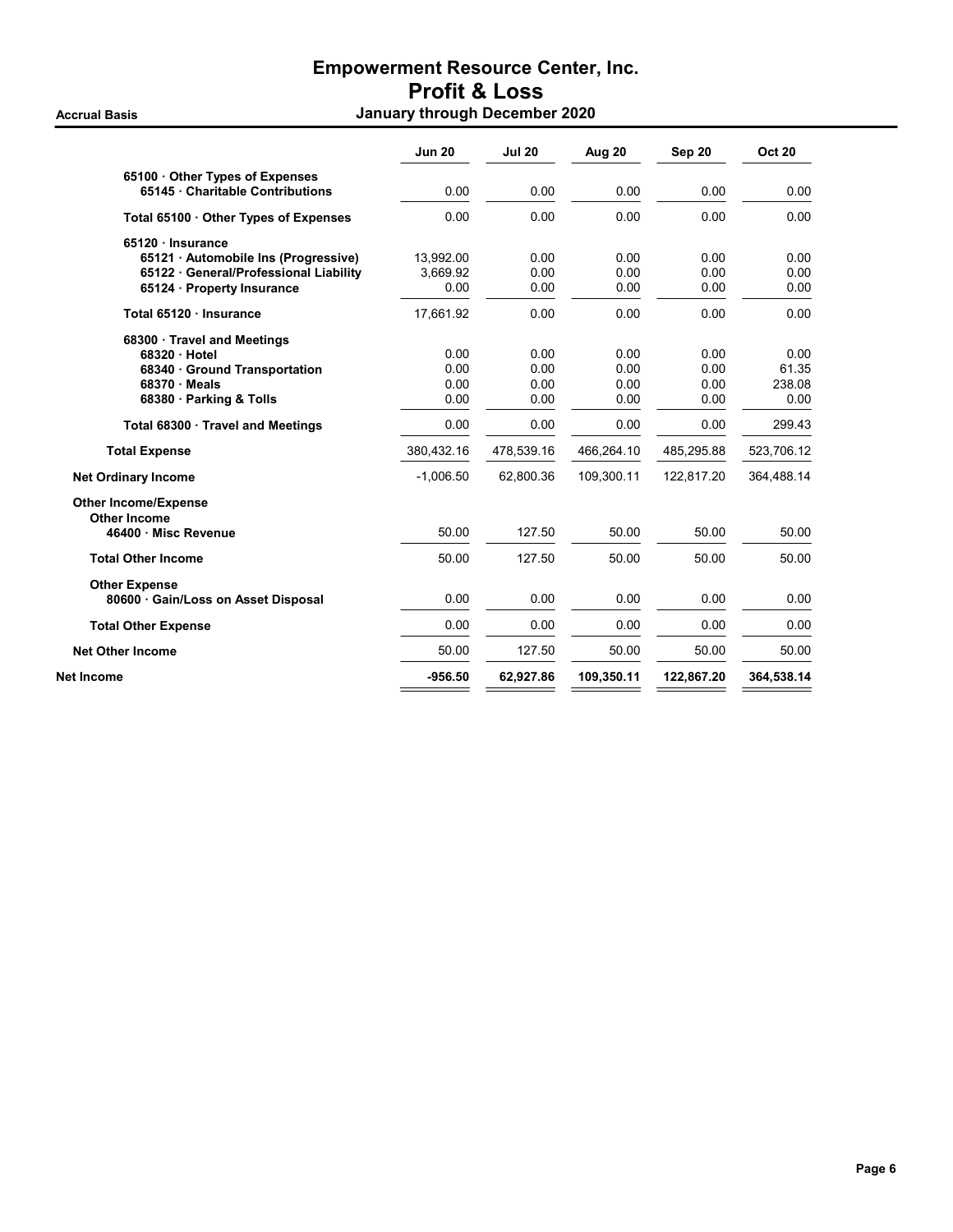Accrual Basis January through December 2020

|                                                                                                                                                                                       | <b>Nov 20</b>                                         | <b>Dec 20</b>                                             | <b>TOTAL</b>                                                      |
|---------------------------------------------------------------------------------------------------------------------------------------------------------------------------------------|-------------------------------------------------------|-----------------------------------------------------------|-------------------------------------------------------------------|
| <b>Ordinary Income/Expense</b>                                                                                                                                                        |                                                       |                                                           |                                                                   |
| <b>Income</b><br>43000 · Foundation and Trust Grants<br>43400 Direct Public Support                                                                                                   | 0.00                                                  | 50,000.00                                                 | 91,425.00                                                         |
| 43410 Corporate Contributions<br>43420 Gifts in Kind - Goods<br>43430 · Individ, Business Contributions                                                                               | 44.76<br>0.00<br>72.01                                | 50.00<br>0.00<br>929.58                                   | 1,045.35<br>15,482.84<br>6,269.91                                 |
| Total 43400 Direct Public Support                                                                                                                                                     | 116.77                                                | 979.58                                                    | 22,798.10                                                         |
| 43500 Charitable Donations<br>43510 Board of Trustees                                                                                                                                 | 78.00                                                 | 78.00                                                     | 1,391.00                                                          |
| Total 43500 Charitable Donations                                                                                                                                                      | 78.00                                                 | 78.00                                                     | 1,391.00                                                          |
| 44500 Federal Grants - DIRECT                                                                                                                                                         | 43,719.98                                             | 54,614.88                                                 | 642,092.35                                                        |
| 44550 Federal Grants - INDIRECT                                                                                                                                                       | 5,208.33                                              | 6,208.33                                                  | 63,999.98                                                         |
| 44600 Local County Grants<br>44610 Local Government Grants                                                                                                                            | 8,666.66                                              | 8,666.66                                                  | 103,999.92                                                        |
| Total 44600 · Local County Grants                                                                                                                                                     | 8,666.66                                              | 8.666.66                                                  | 103,999.92                                                        |
| 44700 State Grants                                                                                                                                                                    | 23,333.33                                             | 23,333.33                                                 | 281,733.34                                                        |
| 45000 · Fundraising<br>45020 · Ticket Sales                                                                                                                                           | 0.00                                                  | 0.00                                                      | 750.58                                                            |
| Total 45000 · Fundraising                                                                                                                                                             | 0.00                                                  | 0.00                                                      | 750.58                                                            |
| 47220 Clinical Services<br>47221 Clinic Income - Direct Pay<br>47226 Clinic Income - 340B<br>47227 · Clinic Income - Parking<br>47243 Clinic Income - Processing Fees                 | 2,405.00<br>561,005.01<br>130.00<br>83.07             | 2,999.95<br>677,328.39<br>190.00<br>120.95                | 26,605.75<br>5,221,322.57<br>1,210.00<br>844.26                   |
| Total 47220 Clinical Services                                                                                                                                                         | 563,623.08                                            | 680,639.29                                                | 5,249,982.58                                                      |
| 47230 · Behavioral Health Services<br>47231 · Behavioral Hith Inc-Direct Pay<br>47234 · Behavioral Hith - Procsng Fees<br>47237 · Behavioral Hith Inc-Parking                         | 0.00<br>26.55<br>20.00                                | 0.00<br>5.90<br>10.00                                     | 470.00<br>147.50<br>140.00                                        |
| Total 47230 · Behavioral Health Services                                                                                                                                              | 46.55                                                 | 15.90                                                     | 757.50                                                            |
| 49000 Services Discount<br>49500 · Refunds and Allowances<br>49750 · Administrative/Badge<br>49800 · Interest-Savings, Short-term CD                                                  | 0.00<br>0.00<br>0.00<br>16.60                         | 0.00<br>0.00<br>0.00<br>18.52                             | -70.00<br>-194.85<br>550.00<br>361.63                             |
| <b>Total Income</b>                                                                                                                                                                   | 644,809.30                                            | 824,554.49                                                | 6,459,577.13                                                      |
| <b>Gross Profit</b>                                                                                                                                                                   | 644,809.30                                            | 824,554.49                                                | 6,459,577.13                                                      |
| <b>Expense</b><br>51000 · Payroll Expense<br>51010 · Salaries and wages<br>51014 · Bonus and Incentives<br>51015 · Employer Taxes<br>51040 · Payroll Fees<br>51060 · Health Insurance | 138,128.86<br>10,000.00<br>9,197.87<br>638.95<br>0.00 | 290,182.71<br>-247.50<br>24,039.68<br>799.13<br>11,025.10 | 1,640,587.29<br>59,752.50<br>123,632.18<br>7,648.67<br>101,257.55 |
| 51075 Parking<br>51080 · Workers Compensation Insurance<br>51090 · ADP Retirement Plan<br>51500 · Payroll Tax Credits                                                                 | 1,182.50<br>0.00<br>1,979.61<br>0.00                  | 1,080.00<br>0.00<br>4,155.32<br>$-1,155.07$               | 10,708.00<br>27,516.50<br>22,456.06<br>$-2,602.25$                |
| Total 51000 · Payroll Expense                                                                                                                                                         | 161,127.79                                            | 329,879.37                                                | 1,990,956.50                                                      |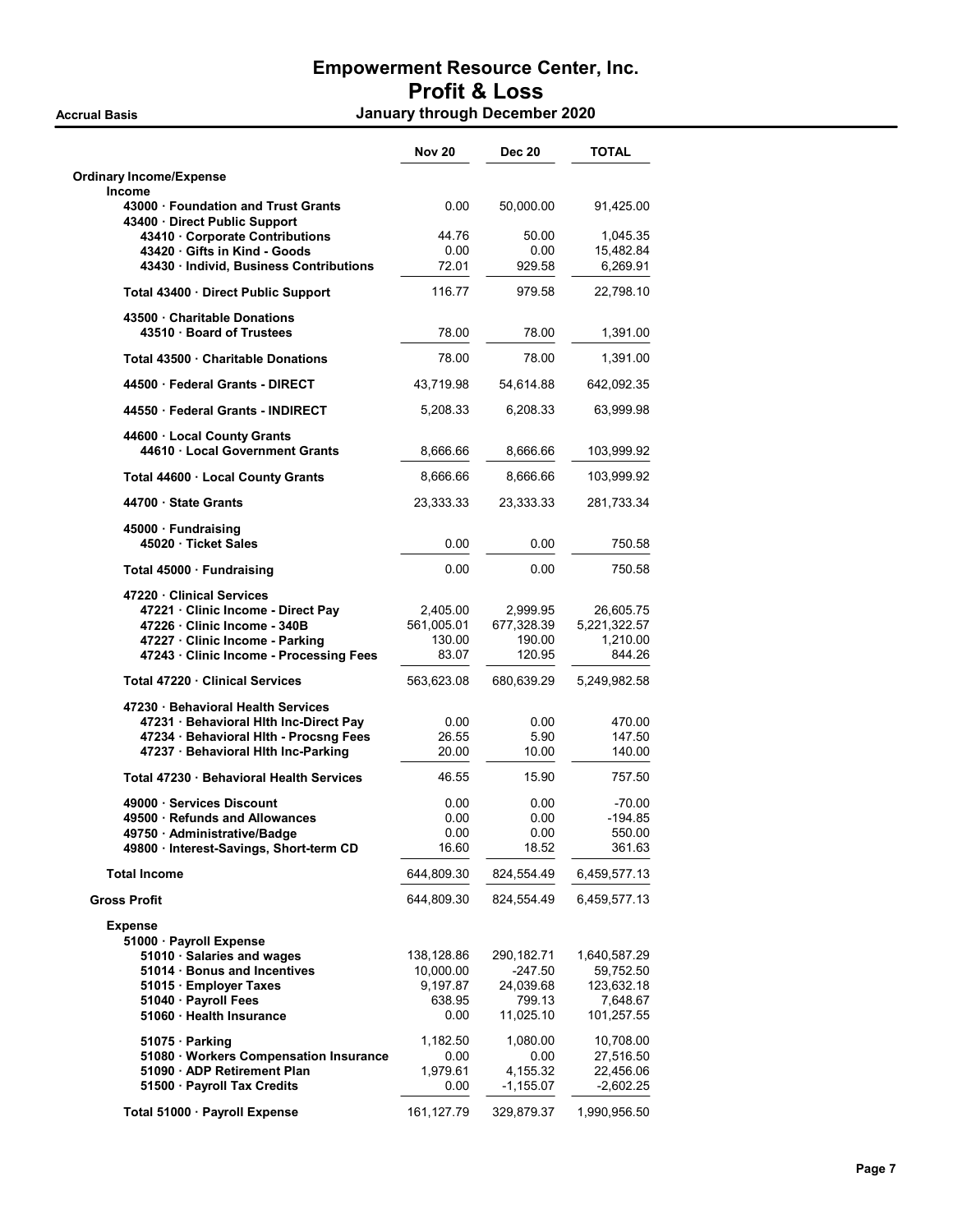|                                                                                                                                                                                                                                                                                                                         | <b>Nov 20</b>                                                                                | <b>Dec 20</b>                                                                                 | <b>TOTAL</b>                                                                                                   |
|-------------------------------------------------------------------------------------------------------------------------------------------------------------------------------------------------------------------------------------------------------------------------------------------------------------------------|----------------------------------------------------------------------------------------------|-----------------------------------------------------------------------------------------------|----------------------------------------------------------------------------------------------------------------|
| 60900 · Business Expenses<br>60910 License & Permits                                                                                                                                                                                                                                                                    | 0.00                                                                                         | 0.00                                                                                          | 17,645.00                                                                                                      |
| Total 60900 · Business Expenses                                                                                                                                                                                                                                                                                         | 0.00                                                                                         | 0.00                                                                                          | 17,645.00                                                                                                      |
| 62100 Contract Services<br>62115 Professional Services<br>62150 · Independent Contract<br>62170 · Computer IT Fees                                                                                                                                                                                                      | 78,429.00<br>10,593.02<br>3,803.35                                                           | 39,369.00<br>14,414.74<br>3,742.25                                                            | 312,019.30<br>110,080.92<br>47,341.90                                                                          |
| Total 62100 Contract Services                                                                                                                                                                                                                                                                                           | 92,825.37                                                                                    | 57,525.99                                                                                     | 469,442.12                                                                                                     |
| 62800 · Facilities and Equipment<br>62810 · Depr and Amort - Allowable<br>62835 Copier Equipment Maintenance<br>62845 · Parking<br>62860 Office Equipment & Furniture<br>62880 Office Rent<br>62885 Office Repairs and Maintenance                                                                                      | 2,439.64<br>622.23<br>300.00<br>0.00<br>14,603.69<br>579.25                                  | 740.44<br>419.81<br>600.00<br>0.00<br>17,357.62<br>960.00                                     | 27,576.47<br>3,834.98<br>2,100.00<br>125.60<br>174,981.27<br>4,832.11                                          |
| Total 62800 · Facilities and Equipment                                                                                                                                                                                                                                                                                  | 18,544.81                                                                                    | 20.077.87                                                                                     | 213,450.43                                                                                                     |
| 63000 · Program Expense - Participants<br>63100 · Participant Awards<br>63110 · Client Transportation<br>63120 Gift Cards<br>63130 Client Refreshments<br>63140 Client Incentives                                                                                                                                       | 0.00<br>0.00<br>13.23<br>0.00                                                                | 0.00<br>0.00<br>0.00<br>0.00                                                                  | 43.50<br>900.00<br>229.45<br>41.03                                                                             |
| Total 63100 · Participant Awards                                                                                                                                                                                                                                                                                        | 13.23                                                                                        | 0.00                                                                                          | 1,213.98                                                                                                       |
| Total 63000 · Program Expense - Participants                                                                                                                                                                                                                                                                            | 13.23                                                                                        | 0.00                                                                                          | 1,213.98                                                                                                       |
| 64000 · Clinical Expenses<br>64060 · EHR System Expenses<br>64010 · Biohazard Disposal<br>64020 · Medication & Treatment Supplies<br>64030 Medical Courier Services<br>64040 Laboratory Processing<br>64050 · Laboratory Supplies<br>64055 · 340B Administration Costs                                                  | 3,446.28<br>113.55<br>169,649.06<br>0.00<br>19,254.52<br>6,780.21<br>100,265.86              | 3,446.28<br>113.55<br>157,080.48<br>0.00<br>28,792.13<br>3,295.52<br>121,912.38               | 38,980.43<br>1,417.10<br>1,250,939.75<br>1,905.00<br>86,319.52<br>16,738.19<br>941,375.76                      |
| Total 64000 · Clinical Expenses                                                                                                                                                                                                                                                                                         | 299,509.48                                                                                   | 314,640.34                                                                                    | 2,337,675.75                                                                                                   |
| 65000 · Operations<br>65001 · Bank Service Charge<br>65002 Office Expenses<br>65003 · Advertising Expenses<br>65007 · Software Expenses<br>65014 · PayPal Service fees<br>65018 · Dues & Membership Fees<br>65019 · Auto Expenses<br>65020 · Postage, Mailing Service<br>65035 · Training Fees<br>65040 Office Supplies | 0.00<br>3.786.60<br>4,500.00<br>1,045.38<br>0.00<br>624.00<br>299.35<br>0.00<br>0.00<br>0.00 | $-30.00$<br>805.27<br>0.00<br>1,247.88<br>22.34<br>312.00<br>237.45<br>33.00<br>20.00<br>0.00 | 798.47<br>20,059.40<br>6,331.57<br>21,501.40<br>220.28<br>9,382.27<br>2,193.07<br>571.77<br>895.00<br>4,422.91 |
| 65050 · Telephone, Telecommunications<br>65060 · Flowers & Gifts<br>65070 · Cash (Over)/Short Expense<br>65130 · Interest Expense - General<br>65000 Operations - Other                                                                                                                                                 | 2,104.22<br>0.00<br>0.00<br>0.00<br>76.00                                                    | 2,181.65<br>507.58<br>0.00<br>0.00<br>31.00                                                   | 24,035.61<br>507.58<br>$-1.00$<br>1,446.94<br>107.00                                                           |
| Total 65000 Operations                                                                                                                                                                                                                                                                                                  | 12,435.55                                                                                    | 5,368.17                                                                                      | 92,472.27                                                                                                      |
| 65045 · Program Expenses and Supplies<br>65046 Client Prevention Supplies<br>65048 · Hats Off To Women Expenses                                                                                                                                                                                                         | 538.77<br>0.00                                                                               | -183.36<br>0.00                                                                               | 1,888.35<br>4,386.91                                                                                           |
| Total 65045 · Program Expenses and Supplies                                                                                                                                                                                                                                                                             | 538.77                                                                                       | $-183.36$                                                                                     | 6,275.26                                                                                                       |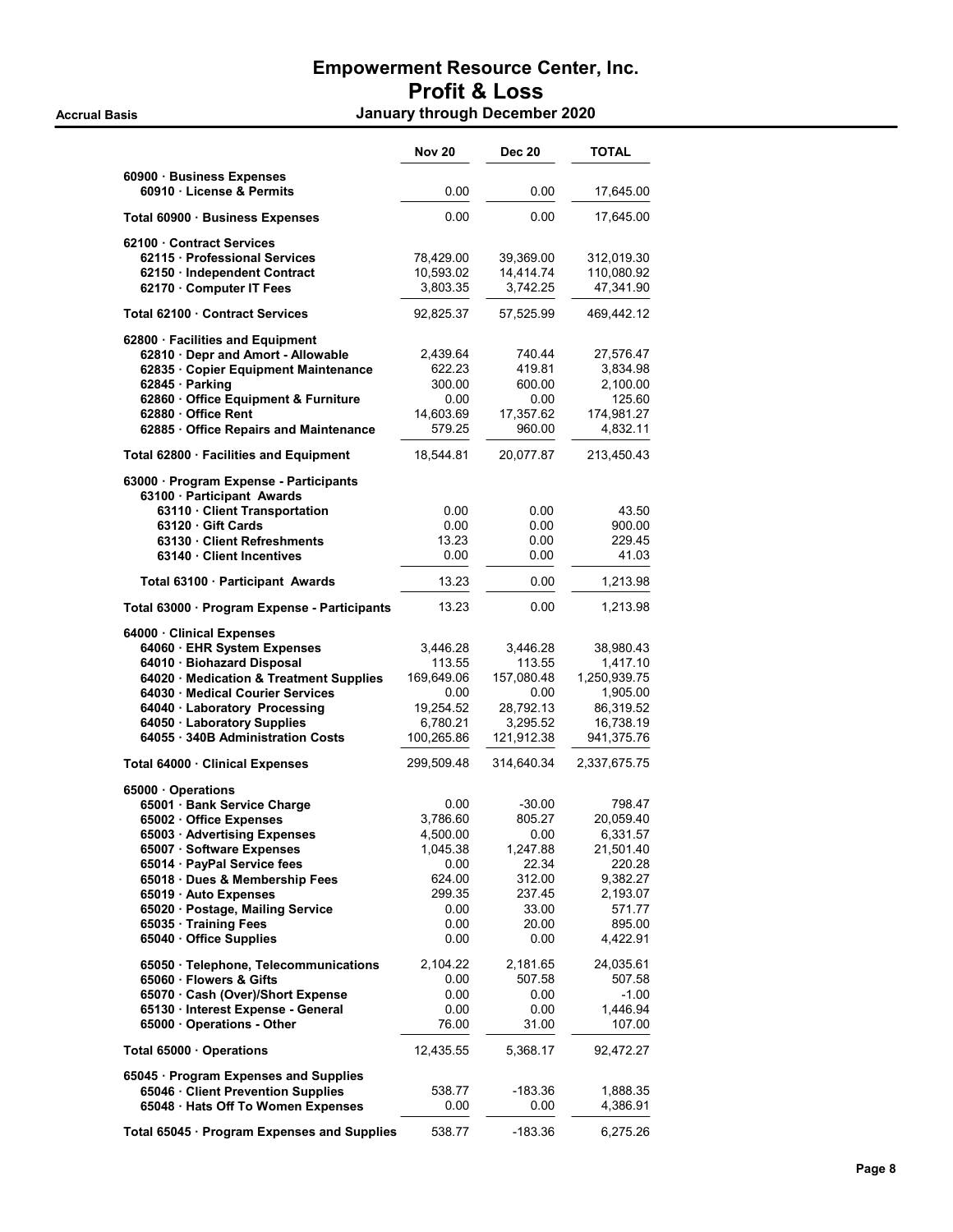|                                      | <b>Nov 20</b> | <b>Dec 20</b> | <b>TOTAL</b>   |
|--------------------------------------|---------------|---------------|----------------|
| 65100 Other Types of Expenses        |               |               |                |
| 65145 Charitable Contributions       | 0.00          | 500.00        | 1,000.00       |
| Total 65100 Other Types of Expenses  | 0.00          | 500.00        | 1,000.00       |
| 65120 Insurance                      |               |               |                |
| 65121 Automobile Ins (Progressive)   | 0.00          | 0.00          | 13,992.00      |
| 65122 General/Professional Liability | 0.00          | 0.00          | 6,961.52       |
| 65124 · Property Insurance           | 0.00          | 0.00          | 1,370.00       |
| Total 65120 · Insurance              | 0.00          | 0.00          | 22,323.52      |
| 68300 · Travel and Meetings          |               |               |                |
| 68320 Hotel                          | 0.00          | 0.00          | 3,598.20       |
| 68340 Ground Transportation          | 0.00          | 0.00          | 229.46         |
| $68370 \cdot Meals$                  | 176.64        | $-88.32$      | 2,164.00       |
| 68380 · Parking & Tolls              | 0.00          | 0.00          | 79.00          |
| Total 68300 Travel and Meetings      | 176.64        | $-88.32$      | 6,070.66       |
| <b>Total Expense</b>                 | 585,171.64    | 727,720.06    | 5, 158, 525.49 |
| <b>Net Ordinary Income</b>           | 59,637.66     | 96,834.43     | 1,301,051.64   |
| <b>Other Income/Expense</b>          |               |               |                |
| <b>Other Income</b>                  |               |               |                |
| 46400 Misc Revenue                   | 50.00         | 50.00         | 702.50         |
| <b>Total Other Income</b>            | 50.00         | 50.00         | 702.50         |
| <b>Other Expense</b>                 |               |               |                |
| 80600 Gain/Loss on Asset Disposal    | 0.00          | $-2,600.16$   | $-2,600.16$    |
| <b>Total Other Expense</b>           | 0.00          | $-2,600.16$   | $-2,600.16$    |
| <b>Net Other Income</b>              | 50.00         | 2,650.16      | 3,302.66       |
| Net Income                           | 59,687.66     | 99,484.59     | 1,304,354.30   |
|                                      |               |               |                |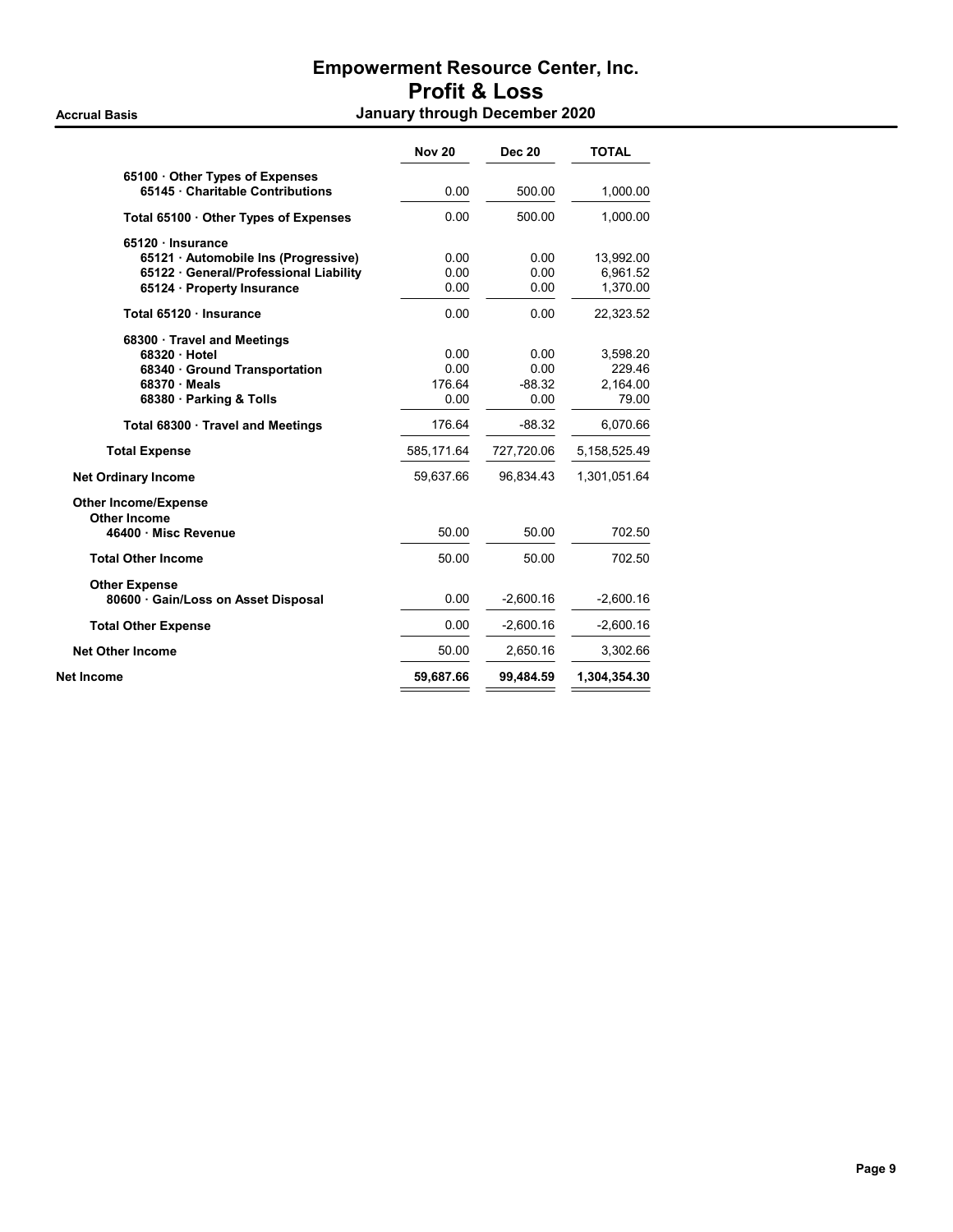# Empowerment Resource Center, Inc. Profit & Loss Budget vs. Actual

Accrual Basis January through December 2020

|                                                                          | Jan - Dec 20            | <b>Budget</b>      | \$ Over Bud                 | % of Budget       |
|--------------------------------------------------------------------------|-------------------------|--------------------|-----------------------------|-------------------|
| <b>Ordinary Income/Expense</b><br><b>Income</b>                          |                         |                    |                             |                   |
| 43000 Foundation and Trust Grants<br>43400 Direct Public Support         | 91,425.00               | 265,000.00         | -173,575.00                 | 34.5%             |
| 43410 Corporate Contributions                                            | 1,045.35                | 25,000.00          | -23,954.65                  | 4.2%              |
| 43420 Gifts in Kind - Goods                                              | 15,482.84               | 0.00               | 15,482.84                   | 100.0%            |
| 43430 Individ, Business Contributions                                    | 6,269.91                | 20,500.00          | $-14,230.09$                | 30.6%             |
| Total 43400 · Direct Public Support                                      | 22,798.10               | 45,500.00          | $-22,701.90$                | 50.1%             |
| 43500 Charitable Donations<br>43510 · Board of Trustees                  |                         |                    |                             | 100.0%            |
|                                                                          | 1,391.00                | 0.00               | 1,391.00                    |                   |
| Total 43500 Charitable Donations                                         | 1,391.00                | 0.00               | 1,391.00                    | 100.0%            |
| 44500 Federal Grants - DIRECT                                            | 642,092.35              | 1,077,681.00       | -435,588.65                 | 59.6%             |
| 44550 · Federal Grants - INDIRECT                                        | 63,999.98               | 63,500.00          | 499.98                      | 100.8%            |
| 44600 Local County Grants                                                |                         |                    |                             |                   |
| 44610 · Local Government Grants<br>44600 · Local County Grants - Other   | 103,999.92<br>0.00      | 0.00<br>258,000.00 | 103,999.92<br>$-258,000.00$ | 100.0%<br>$0.0\%$ |
| Total 44600 · Local County Grants                                        | 103,999.92              | 258,000.00         | -154,000.08                 | 40.3%             |
| 44700 State Grants                                                       | 281,733.34              | 280,000.00         | 1,733.34                    | 100.6%            |
| $45000 \cdot$ Fundraising                                                |                         |                    |                             |                   |
| 45020 Ticket Sales                                                       | 750.58                  | 5,000.00           | $-4,249.42$                 | 15.0%             |
| Total 45000 · Fundraising                                                | 750.58                  | 5,000.00           | $-4,249.42$                 | 15.0%             |
| 47220 Clinical Services                                                  |                         |                    |                             |                   |
| 47221 Clinic Income - Direct Pay                                         | 26,605.75               | 10,000.00          | 16,605.75                   | 266.1%            |
| 47226 · Clinic Income - 340B                                             | 5,221,322.57            | 1,560,000.00       | 3,661,322.57                | 334.7%            |
| 47227 Clinic Income - Parking<br>47243 · Clinic Income - Processing Fees | 1,210.00<br>844.26      | 0.00               | 1,210.00                    | 100.0%            |
| Total 47220 · Clinical Services                                          | 5,249,982.58            | 1,570,000.00       | 3,679,982.58                | 334.4%            |
| 47230 Behavioral Health Services                                         |                         |                    |                             |                   |
| 47231 · Behavioral Hith Inc-Direct Pay                                   | 470.00                  | 4,000.00           | $-3,530.00$                 | 11.8%             |
| 47234 · Behavioral Hith - Procsng Fees                                   | 147.50                  |                    |                             |                   |
| 47237 · Behavioral Hith Inc-Parking                                      | 140.00                  | 0.00               | 140.00                      | 100.0%            |
| Total 47230 · Behavioral Health Services                                 | 757.50                  | 4,000.00           | $-3,242.50$                 | 18.9%             |
| 48000 Donations - In Kind Services                                       | 0.00                    | 10,000.00          | $-10,000.00$                | 0.0%              |
| 49000 · Services Discount                                                | $-70.00$                | 0.00               | $-70.00$                    | 100.0%            |
| 49500 · Refunds and Allowances                                           | $-194.85$               | 0.00               | $-194.85$                   | 100.0%            |
| 49750 - Administrative/Badge                                             | 550.00                  | 0.00               | 550.00                      | 100.0%            |
| 49800 · Interest-Savings, Short-term CD                                  | 361.63                  | 480.00             | $-118.37$                   | 75.3%             |
| <b>Total Income</b>                                                      | 6,459,577.13            | 3,579,161.00       | 2,880,416.13                | 180.5%            |
| <b>Gross Profit</b>                                                      | 6,459,577.13            | 3,579,161.00       | 2,880,416.13                | 180.5%            |
| <b>Expense</b>                                                           |                         |                    |                             |                   |
| 51000 · Payroll Expense                                                  |                         |                    |                             |                   |
| 51010 · Salaries and wages                                               | 1,640,587.29            | 1,782,862.00       | $-142,274.71$               | 92.0%             |
| 51014 Bonus and Incentives                                               | 59,752.50<br>123,632.18 | 0.00<br>138,055.00 | 59,752.50<br>$-14,422.82$   | 100.0%<br>89.6%   |
| 51015 · Employer Taxes<br>51040 · Payroll Fees                           | 7,648.67                | 0.00               | 7,648.67                    | 100.0%            |
| 51060 · Health Insurance                                                 | 101,257.55              | 99,190.00          | 2,067.55                    | 102.1%            |
|                                                                          |                         |                    |                             |                   |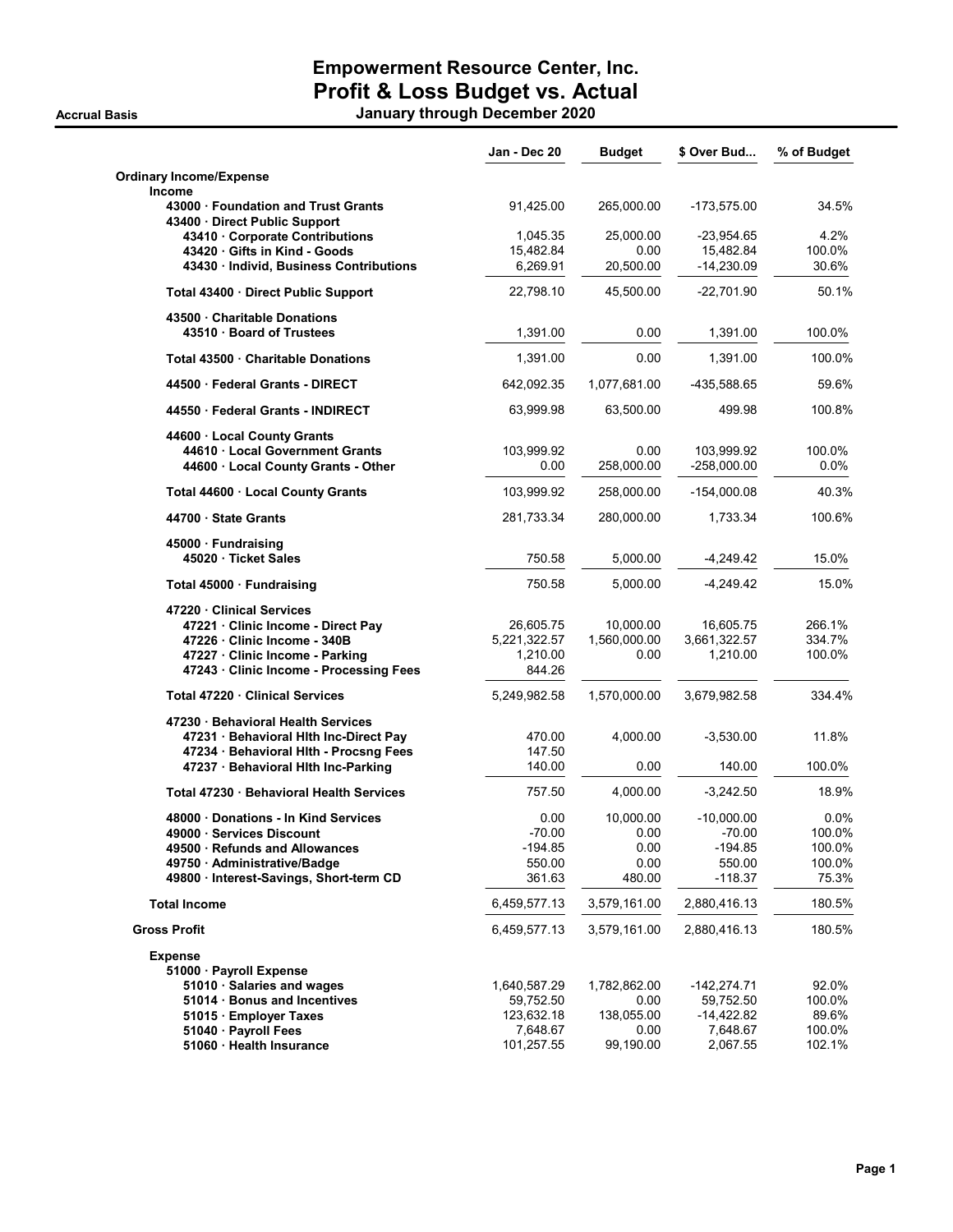## Empowerment Resource Center, Inc. Profit & Loss Budget vs. Actual Accrual Basis January through December 2020

|                                              | Jan - Dec 20 | <b>Budget</b> | \$ Over Bud   | % of Budget |
|----------------------------------------------|--------------|---------------|---------------|-------------|
| 51075 Parking                                | 10,708.00    | 0.00          | 10,708.00     | 100.0%      |
| 51080 · Workers Compensation Insurance       | 27,516.50    | 0.00          | 27,516.50     | 100.0%      |
| 51090 ADP Retirement Plan                    | 22,456.06    | 62,540.00     | $-40,083.94$  | 35.9%       |
|                                              |              |               |               |             |
| 51500 · Payroll Tax Credits                  | $-2,602.25$  |               |               |             |
| Total 51000 · Payroll Expense                | 1,990,956.50 | 2,082,647.00  | $-91,690.50$  | 95.6%       |
| 60900 · Business Expenses                    |              |               |               |             |
| 60910 License & Permits                      | 17,645.00    | 25,000.00     | -7,355.00     | 70.6%       |
| Total 60900 · Business Expenses              | 17,645.00    | 25,000.00     | -7,355.00     | 70.6%       |
| 62100 Contract Services                      |              |               |               |             |
| 62115 Professional Services                  | 312,019.30   | 190,000.00    | 122,019.30    | 164.2%      |
| 62150 · Independent Contract                 | 110,080.92   | 0.00          | 110,080.92    | 100.0%      |
| 62170 · Computer IT Fees                     | 47,341.90    | 0.00          | 47,341.90     | 100.0%      |
| Total 62100 Contract Services                | 469,442.12   | 190,000.00    | 279,442.12    | 247.1%      |
| 62800 · Facilities and Equipment             |              |               |               |             |
| 62810 · Depr and Amort - Allowable           | 27,576.47    | 0.00          | 27,576.47     | 100.0%      |
| 62835 Copier Equipment Maintenance           | 3,834.98     | 0.00          | 3,834.98      | 100.0%      |
| 62845 Parking                                | 2,100.00     | 0.00          | 2,100.00      | 100.0%      |
| 62860 · Office Equipment & Furniture         | 125.60       | 0.00          | 125.60        | 100.0%      |
| 62880 Office Rent                            | 174,981.27   | 180,000.00    | $-5,018.73$   | 97.2%       |
| 62885 Office Repairs and Maintenance         | 4,832.11     | 0.00          | 4,832.11      | 100.0%      |
| Total 62800 · Facilities and Equipment       | 213,450.43   | 180,000.00    | 33,450.43     | 118.6%      |
| 63000 · Program Expense - Participants       |              |               |               |             |
| 63100 · Participant Awards                   |              |               |               |             |
| 63110 · Client Transportation                | 43.50        | 0.00          | 43.50         | 100.0%      |
| 63120 Gift Cards                             | 900.00       | 0.00          | 900.00        | 100.0%      |
| 63130 Client Refreshments                    | 229.45       | 0.00          | 229.45        | 100.0%      |
| 63140 Client Incentives                      | 41.03        | 0.00          | 41.03         | 100.0%      |
| 63100 · Participant Awards - Other           | 0.00         | 15,000.00     | $-15,000.00$  | $0.0\%$     |
| Total 63100 · Participant Awards             | 1,213.98     | 15,000.00     | -13,786.02    | 8.1%        |
| Total 63000 · Program Expense - Participants | 1,213.98     | 15,000.00     | -13,786.02    | 8.1%        |
| 64000 · Clinical Expenses                    |              |               |               |             |
| 64060 · EHR System Expenses                  | 38,980.43    | 0.00          | 38,980.43     | 100.0%      |
| 64010 · Biohazard Disposal                   | 1,417.10     | 0.00          | 1,417.10      | 100.0%      |
| 64020 · Medication & Treatment Supplies      | 1,250,939.75 | 0.00          | 1,250,939.75  | 100.0%      |
| 64030 · Medical Courier Services             | 1,905.00     | 0.00          | 1,905.00      | 100.0%      |
| 64040 Laboratory Processing                  | 86,319.52    | 0.00          | 86,319.52     | 100.0%      |
| 64050 · Laboratory Supplies                  | 16,738.19    | 0.00          | 16,738.19     | 100.0%      |
| 64055 340B Administration Costs              | 941,375.76   | 0.00          | 941,375.76    | 100.0%      |
| 64000 Clinical Expenses - Other              | 0.00         | 825,000.00    | $-825,000.00$ | $0.0\%$     |
| Total 64000 · Clinical Expenses              | 2,337,675.75 | 825,000.00    | 1,512,675.75  | 283.4%      |
| 65000 · Operations                           |              |               |               |             |
| 65001 Bank Service Charge                    | 798.47       | 0.00          | 798.47        | 100.0%      |
| 65002 Office Expenses                        | 20,059.40    | 0.00          | 20,059.40     | 100.0%      |
| 65003 · Advertising Expenses                 | 6,331.57     | 35,000.08     | $-28,668.51$  | 18.1%       |
| 65007 · Software Expenses                    | 21,501.40    | 0.00          | 21,501.40     | 100.0%      |
| 65009 · Staff Development                    | 0.00         | 30,000.00     | $-30,000.00$  | $0.0\%$     |
| 65014 · PayPal Service fees                  | 220.28       | 0.00          | 220.28        | 100.0%      |
| 65018 Dues & Membership Fees                 | 9,382.27     | 0.00          | 9,382.27      | 100.0%      |
| 65019 Auto Expenses                          | 2,193.07     | 10,000.00     | -7,806.93     | 21.9%       |
| 65020 Postage, Mailing Service               | 571.77       | 0.00          | 571.77        | 100.0%      |
| 65035 · Training Fees                        | 895.00       | 0.00          | 895.00        | 100.0%      |
| 65040 Office Supplies                        | 4,422.91     | 52,000.00     | -47,577.09    | 8.5%        |
|                                              |              |               |               |             |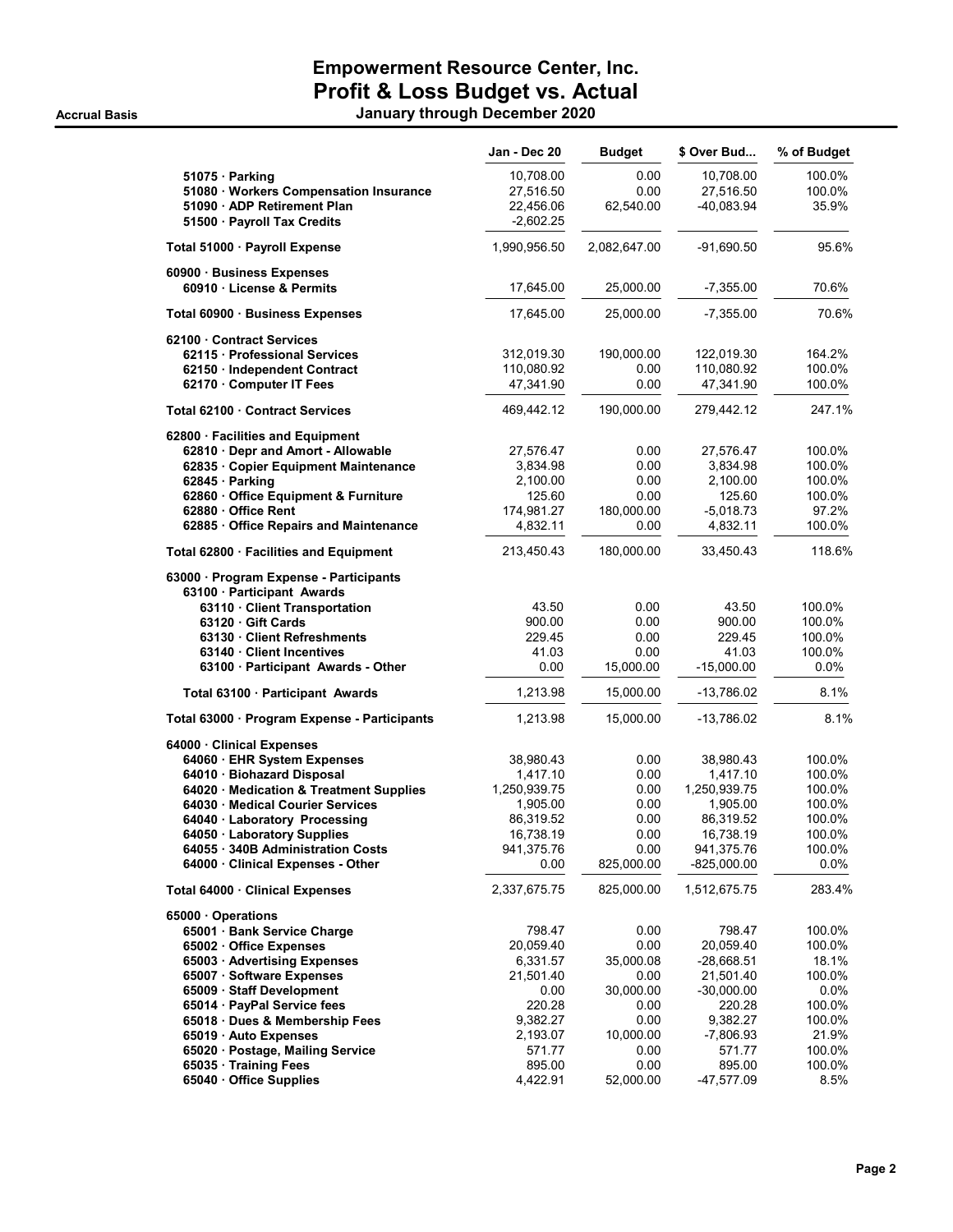## Empowerment Resource Center, Inc. Profit & Loss Budget vs. Actual Accrual Basis January through December 2020

|                                                                                                                                                                  | Jan - Dec 20                              | <b>Budget</b>                     | \$ Over Bud                                       | % of Budget                           |
|------------------------------------------------------------------------------------------------------------------------------------------------------------------|-------------------------------------------|-----------------------------------|---------------------------------------------------|---------------------------------------|
| 65050 · Telephone, Telecommunications<br>65060 · Flowers & Gifts                                                                                                 | 24,035.61<br>507.58<br>$-1.00$            | 55,200.00<br>0.00<br>0.00         | -31,164.39<br>507.58<br>$-1.00$                   | 43.5%<br>100.0%<br>100.0%             |
| 65070 · Cash (Over)/Short Expense<br>65130 · Interest Expense - General<br>65000 Operations - Other                                                              | 1,446.94<br>107.00                        | 0.00<br>0.00                      | 1,446.94<br>107.00                                | 100.0%<br>100.0%                      |
| Total 65000 Operations                                                                                                                                           | 92,472.27                                 | 182,200.08                        | $-89,727.81$                                      | 50.8%                                 |
| 65045 · Program Expenses and Supplies<br>65046 Client Prevention Supplies<br>65048 · Hats Off To Women Expenses<br>65045 · Program Expenses and Supplies - Other | 1,888.35<br>4,386.91<br>0.00              | 0.00<br>0.00<br>10,000.00         | 1,888.35<br>4,386.91<br>$-10,000.00$              | 100.0%<br>100.0%<br>$0.0\%$           |
| Total 65045 · Program Expenses and Supplies                                                                                                                      | 6,275.26                                  | 10,000.00                         | -3,724.74                                         | 62.8%                                 |
| 65100 Other Types of Expenses<br>65145 Charitable Contributions                                                                                                  | 1,000.00                                  | 0.00                              | 1,000.00                                          | 100.0%                                |
| Total 65100 · Other Types of Expenses                                                                                                                            | 1,000.00                                  | 0.00                              | 1,000.00                                          | 100.0%                                |
| 65120 · Insurance<br>65121 · Automobile Ins (Progressive)<br>65122 · General/Professional Liability<br>65124 · Property Insurance<br>65120 Insurance - Other     | 13,992.00<br>6,961.52<br>1,370.00<br>0.00 | 0.00<br>0.00<br>0.00<br>61,800.00 | 13,992.00<br>6,961.52<br>1,370.00<br>$-61,800.00$ | 100.0%<br>100.0%<br>100.0%<br>$0.0\%$ |
| Total 65120 · Insurance                                                                                                                                          | 22,323.52                                 | 61,800.00                         | -39,476.48                                        | 36.1%                                 |
| 68300 Travel and Meetings<br>68320 Hotel<br>68340 Ground Transportation<br>68370 Meals<br>68380 · Parking & Tolls                                                | 3,598.20<br>229.46<br>2,164.00<br>79.00   | 0.00<br>0.00<br>0.00<br>0.00      | 3,598.20<br>229.46<br>2,164.00<br>79.00           | 100.0%<br>100.0%<br>100.0%<br>100.0%  |
| Total 68300 · Travel and Meetings                                                                                                                                | 6,070.66                                  | 0.00                              | 6,070.66                                          | 100.0%                                |
| <b>Total Expense</b>                                                                                                                                             | 5, 158, 525.49                            | 3,571,647.08                      | 1,586,878.41                                      | 144.4%                                |
| <b>Net Ordinary Income</b>                                                                                                                                       | 1,301,051.64                              | 7,513.92                          | 1,293,537.72                                      | 17,315.2%                             |
| <b>Other Income/Expense</b><br>Other Income<br>46400 Misc Revenue                                                                                                | 702.50                                    | 0.00                              | 702.50                                            | 100.0%                                |
| <b>Total Other Income</b>                                                                                                                                        | 702.50                                    | 0.00                              | 702.50                                            | 100.0%                                |
| <b>Other Expense</b>                                                                                                                                             |                                           |                                   |                                                   |                                       |
| 80600 Gain/Loss on Asset Disposal                                                                                                                                | $-2,600.16$                               | 0.00                              | $-2,600.16$                                       | 100.0%                                |
| <b>Total Other Expense</b>                                                                                                                                       | $-2,600.16$                               | 0.00                              | $-2,600.16$                                       | 100.0%                                |
| <b>Net Other Income</b>                                                                                                                                          | 3,302.66                                  | 0.00                              | 3,302.66                                          | 100.0%                                |
| Net Income                                                                                                                                                       | 1,304,354.30                              | 7,513.92                          | 1,296,840.38                                      | 17,359.2%                             |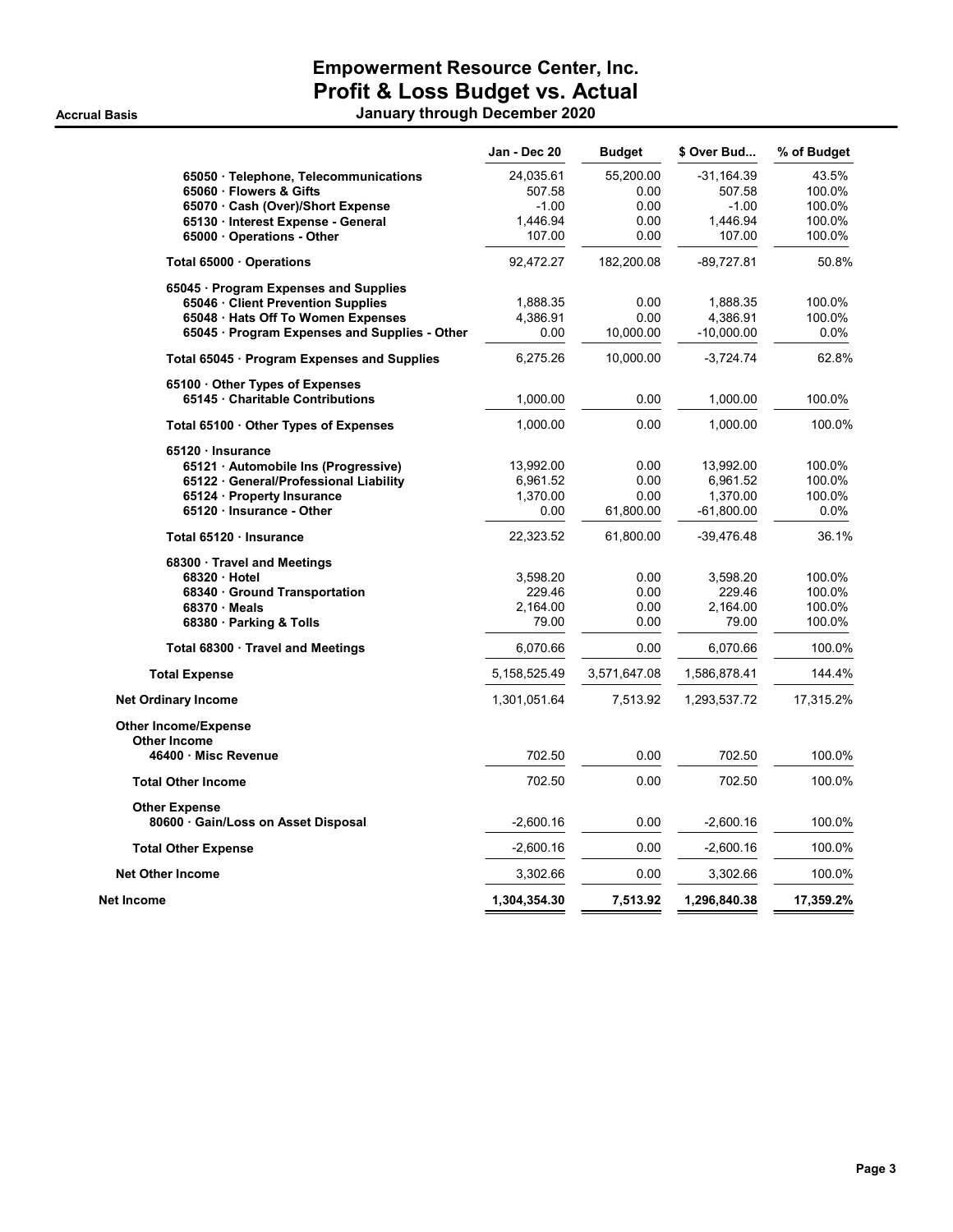# Empowerment Resource Center, Inc. Profit & Loss Budget vs. Actual

Accrual Basis January through December 2020

|                                                                                                                                                                              | Jan - Dec 20                                    | <b>Budget</b>                               | \$ Over Bud                                                  | % of Budget                                 |
|------------------------------------------------------------------------------------------------------------------------------------------------------------------------------|-------------------------------------------------|---------------------------------------------|--------------------------------------------------------------|---------------------------------------------|
| <b>Ordinary Income/Expense</b><br>Income                                                                                                                                     |                                                 |                                             |                                                              |                                             |
| 43000 Foundation and Trust Grants<br>43400 Direct Public Support                                                                                                             | 91,425.00<br>22,798.10                          | 265,000.00<br>45,500.00                     | -173,575.00<br>$-22,701.90$                                  | 34.5%<br>50.1%                              |
| 43500 Charitable Donations                                                                                                                                                   | 1,391.00                                        | 0.00                                        | 1,391.00                                                     | 100.0%                                      |
| 44500 Federal Grants - DIRECT                                                                                                                                                | 642,092.35                                      | 1,077,681.00                                | -435,588.65                                                  | 59.6%                                       |
| 44550 Federal Grants - INDIRECT                                                                                                                                              | 63,999.98                                       | 63,500.00                                   | 499.98                                                       | 100.8%                                      |
| 44600 · Local County Grants                                                                                                                                                  | 103,999.92                                      | 258,000.00                                  | $-154,000.08$                                                | 40.3%                                       |
| 44700 State Grants                                                                                                                                                           | 281,733.34                                      | 280,000.00                                  | 1,733.34                                                     | 100.6%                                      |
| 45000 · Fundraising                                                                                                                                                          | 750.58                                          | 5,000.00                                    | -4,249.42                                                    | 15.0%                                       |
| 47220 Clinical Services                                                                                                                                                      | 5,249,982.58                                    | 1,570,000.00                                | 3,679,982.58                                                 | 334.4%                                      |
| 47230 Behavioral Health Services                                                                                                                                             | 757.50                                          | 4,000.00                                    | $-3,242.50$                                                  | 18.9%                                       |
| 48000 Donations - In Kind Services<br>49000 · Services Discount<br>49500 · Refunds and Allowances<br>49750 - Administrative/Badge<br>49800 · Interest-Savings, Short-term CD | 0.00<br>$-70.00$<br>-194.85<br>550.00<br>361.63 | 10,000.00<br>0.00<br>0.00<br>0.00<br>480.00 | $-10,000.00$<br>$-70.00$<br>$-194.85$<br>550.00<br>$-118.37$ | 0.0%<br>100.0%<br>100.0%<br>100.0%<br>75.3% |
| <b>Total Income</b>                                                                                                                                                          | 6,459,577.13                                    | 3,579,161.00                                | 2,880,416.13                                                 | 180.5%                                      |
| <b>Gross Profit</b>                                                                                                                                                          | 6,459,577.13                                    | 3,579,161.00                                | 2,880,416.13                                                 | 180.5%                                      |
| <b>Expense</b><br>51000 · Payroll Expense                                                                                                                                    | 1,990,956.50                                    | 2,082,647.00                                | $-91,690.50$                                                 | 95.6%                                       |
| 60900 · Business Expenses                                                                                                                                                    | 17,645.00                                       | 25,000.00                                   | $-7,355.00$                                                  | 70.6%                                       |
| 62100 Contract Services                                                                                                                                                      | 469,442.12                                      | 190,000.00                                  | 279,442.12                                                   | 247.1%                                      |
| 62800 · Facilities and Equipment                                                                                                                                             | 213,450.43                                      | 180,000.00                                  | 33,450.43                                                    | 118.6%                                      |
| 63000 · Program Expense - Participants                                                                                                                                       | 1,213.98                                        | 15,000.00                                   | -13,786.02                                                   | 8.1%                                        |
| 64000 Clinical Expenses                                                                                                                                                      | 2,337,675.75                                    | 825,000.00                                  | 1,512,675.75                                                 | 283.4%                                      |
| 65000 Operations                                                                                                                                                             | 92,472.27                                       | 182,200.08                                  | -89,727.81                                                   | 50.8%                                       |
| 65045 · Program Expenses and Supplies                                                                                                                                        | 6,275.26                                        | 10,000.00                                   | $-3,724.74$                                                  | 62.8%                                       |
| 65100 Other Types of Expenses                                                                                                                                                | 1,000.00                                        | 0.00                                        | 1,000.00                                                     | 100.0%                                      |
| 65120 Insurance                                                                                                                                                              | 22,323.52                                       | 61,800.00                                   | -39,476.48                                                   | 36.1%                                       |
| 68300 Travel and Meetings                                                                                                                                                    | 6,070.66                                        | 0.00                                        | 6,070.66                                                     | 100.0%                                      |
| <b>Total Expense</b>                                                                                                                                                         | 5,158,525.49                                    | 3,571,647.08                                | 1,586,878.41                                                 | 144.4%                                      |
| <b>Net Ordinary Income</b>                                                                                                                                                   | 1,301,051.64                                    | 7,513.92                                    | 1,293,537.72                                                 | 17,315.2%                                   |
| <b>Other Income/Expense</b><br><b>Other Income</b>                                                                                                                           |                                                 |                                             |                                                              |                                             |
| 46400 Misc Revenue                                                                                                                                                           | 702.50                                          | 0.00                                        | 702.50                                                       | 100.0%                                      |
| <b>Total Other Income</b>                                                                                                                                                    | 702.50                                          | 0.00                                        | 702.50                                                       | 100.0%                                      |
| <b>Other Expense</b><br>80600 Gain/Loss on Asset Disposal                                                                                                                    | $-2,600.16$                                     | 0.00                                        | $-2,600.16$                                                  | 100.0%                                      |
| <b>Total Other Expense</b>                                                                                                                                                   | $-2,600.16$                                     | 0.00                                        | $-2,600.16$                                                  | 100.0%                                      |
| <b>Net Other Income</b>                                                                                                                                                      | 3,302.66                                        | 0.00                                        | 3,302.66                                                     | 100.0%                                      |
| <b>Net Income</b>                                                                                                                                                            | 1,304,354.30                                    | 7,513.92                                    | 1,296,840.38                                                 | 17,359.2%                                   |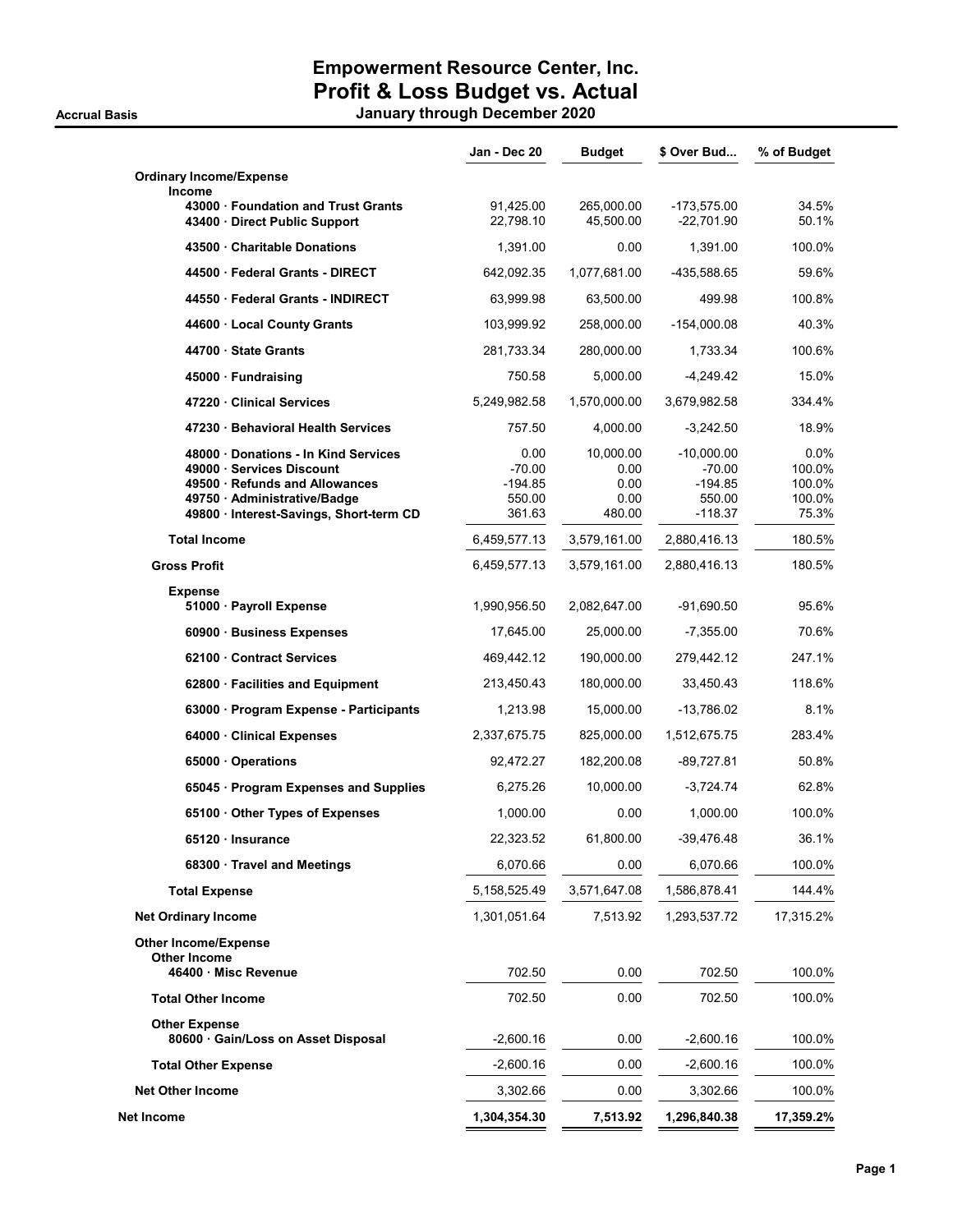## 12:23 AM Empowerment Resource Center, Inc.

01/29/21 **A/R Aging Summary** 

As of January 29, 2021

|                                               | Cur  | $1 - 30$  | $31 - 60$ | $61 - $ | > 90     | <b>TOTAL</b> |
|-----------------------------------------------|------|-----------|-----------|---------|----------|--------------|
| Dekalb County Board of Health                 |      |           |           |         |          |              |
| Grant Period.01/01/20-12/31/20                | 0.00 | 0.00      | 0.00      | 0.00    | 8.666.66 | 8.666.66     |
| Grant Period.01/01/21-12/31/21                | 0.00 | 0.00      | 8,666.66  | 0.00    | 0.00     | 8,666.66     |
| <b>Total Dekalb County Board of Health</b>    | 0.00 | 0.00      | 8,666.66  | 0.00    | 8.666.66 | 17,333.32    |
| <b>Department of Public Health</b>            |      |           |           |         |          |              |
| Grant Period.01/01/20-12/31/20                | 0.00 | 0.00      | 23,333.33 | 0.00    | 0.00     | 23,333.33    |
| <b>Total Department of Public Health</b>      | 0.00 | 0.00      | 23,333.33 | 0.00    | 0.00     | 23,333.33    |
| Family Health Centers for GA, Inc.            |      |           |           |         |          |              |
| Title X mHealth Project.04/01/20-03/31/21     | 0.00 | 5,208.33  | 0.00      | 0.00    | 0.00     | 5,208.33     |
| Total Family Health Centers for GA, Inc.      | 0.00 | 5.208.33  | 0.00      | 0.00    | 0.00     | 5.208.33     |
| <b>Fulton Dekalb Hospital Authority</b>       |      |           |           |         |          |              |
| Grant Period.01/01/20-12/31/20                | 0.00 | 16,666.67 | 0.00      | 0.00    | 0.00     | 16,666.67    |
| <b>Total Fulton Dekalb Hospital Authority</b> | 0.00 | 16,666.67 | 0.00      | 0.00    | 0.00     | 16,666.67    |
| TOTAL                                         | 0.00 | 21,875.00 | 31,999.99 | 0.00    | 8,666.66 | 62,541.65    |